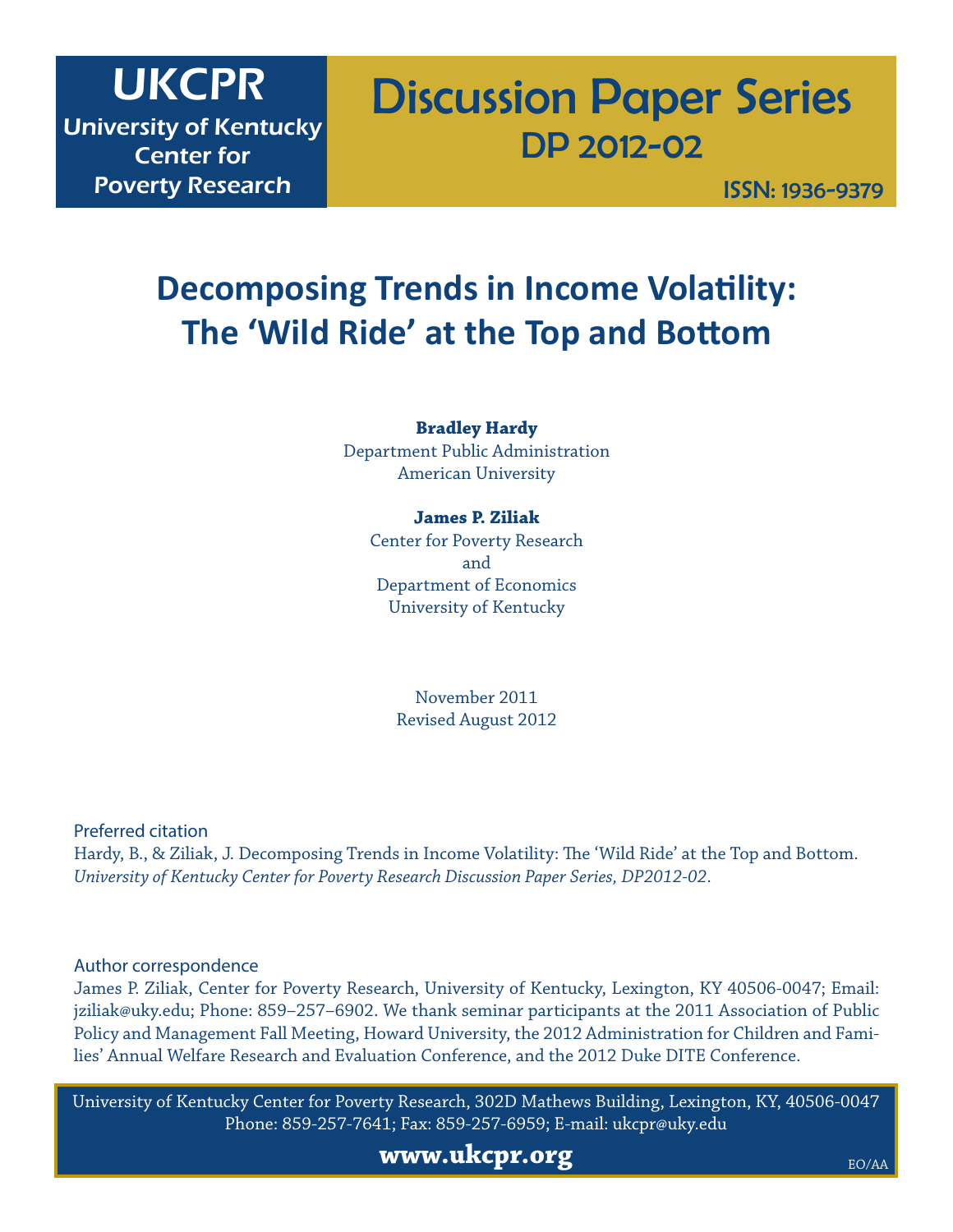**Abstract:** We provide a detailed accounting of the trend increase in family income volatility in recent decades by quantifying the contributions of household head earnings, spouse earnings, non-transfer non-labor income, transfer income, and tax payments (inclusive of the refundable Earned Income Tax Credit), along with covariances among the income components. Using twoyear matched panels in the Current Population Survey from 1980 to 2009, we find that the volatility of family income, as measured by the variance of the arc percent change, doubled over the past three decades. The increase in volatility was most pronounced among the top 1% of the income distribution; however, in any given year the level of volatility among the bottom 10% exceeds that of the top. The variance decompositions indicate that increased family income volatility comes directly from the higher volatility of head and spouse earnings, and other nonlabor income, as well as from substantially reduced covariance between these three income sources with the tax system. This suggests that the current tax code is less effective in mitigating income shocks than in previous decades. Among lower income households, a larger share of volatility is driven by transfer income. In the absence of the increased negative covariance between the volatility of head earnings with non-transfer other income, overall volatility would be much higher.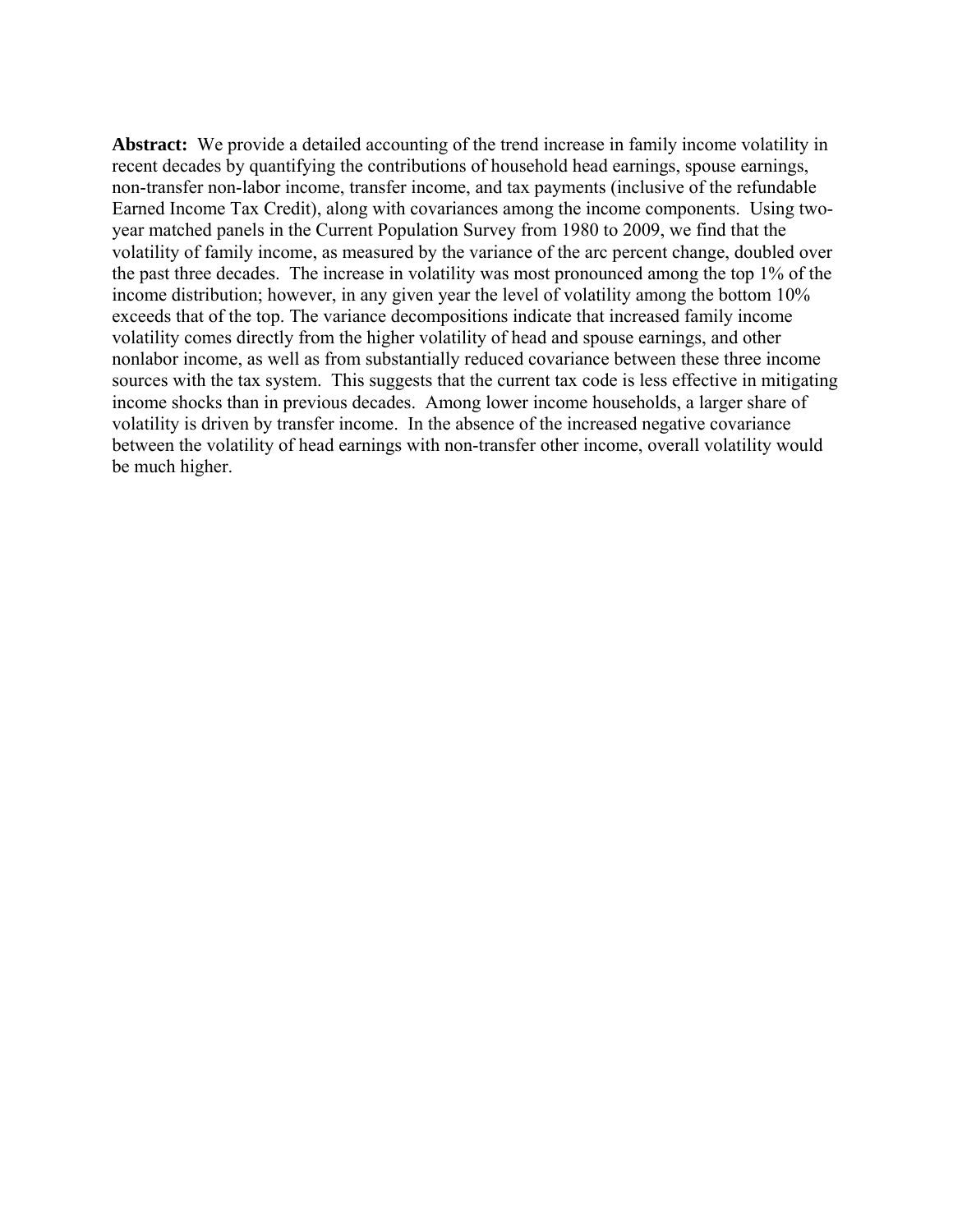By most accounts income volatility for the typical family in the United States has been on the rise since the early 1970s, with estimates ranging from 10 percent to a doubling (Gundersen and Ziliak 2003; Dynan, et al. 2008; Hacker and Jacobs 2008; Gottschalk and Moffitt 2009; Winship 2009; Dahl, Deleire, and Schwabish 2011). Understanding the sources of rising volatility is important because of the possibility that changes in labor supply and public policies may have shifted more idiosyncratic and business cycle risk onto families, which could have negative welfare consequences if it falls predominantly on those that face liquidity constraints and are less able smooth income shocks (Kniesner and Ziliak 2002; Blundell, et al. 2008; Hacker and Jacobs 2008; Gottschalk and Moffitt 2009; Parker and Vissing-Jorgenson 2009). Our aim in this paper is to provide a detailed accounting of the trend increase in family income volatility by quantifying the contributions of household head earnings, spouse earnings, non-transfer nonlabor income, transfer income, and tax payments (inclusive of the refundable Earned Income Tax Credit), along with covariances among the income components.

The initial interest in volatility among labor economists focused on earnings of male heads of household in an effort to better understand whether the rise in wage inequality represented temporary shifts or structural changes in the labor market (Gottschalk and Moffitt 1994; Haider 2001). This spawned a series of additional studies, with the consensus being that earnings instability among men peaked in the 1980s and stabilized thereafter (Dynarski and Gruber 1997; Keys 2008; Shin and Solon 2008; Celik, et al. 2009; Dahl, DeLeire, and Schwabish 2011; Ziliak, Hardy, and Bollinger 2011). The earnings instability of women also stabilized in the late 1980s, but unlike men, actually fell from peaks in the early 1970s as more women entered full time employment. Not well known, however, is whether there have been changes in the correlation of earnings shocks between husbands and wives that might contribute to the trend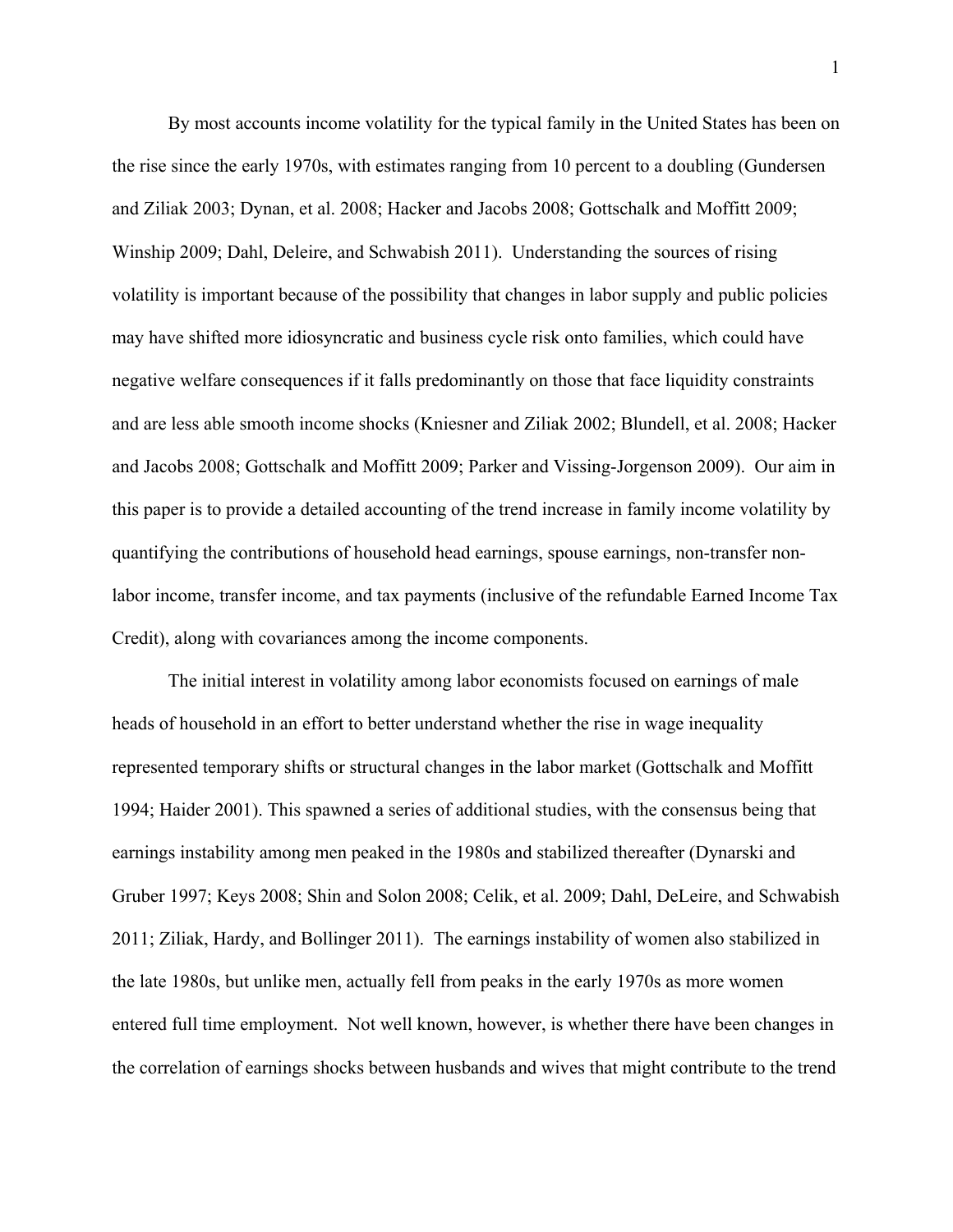rise in income volatility. The canonical added worker hypothesis (Lundeberg 1985) stipulates that earnings shocks of husbands and wives are negatively correlated—a fall in husband earnings due to unemployment is offset by a rise in earnings of the wife—but if there is assortative matching in the marriage market and both spouses work in similar industries/occupations then it is possible that earnings shocks are positively correlated (Shimer and Smith 2000). If the addedworker phenomenon dominates then spousal labor supply should attenuate trends in income volatility, while if assortative matching dominates then we might expect volatility exacerbated.

In addition to secular changes in labor supply of families, there have been dramatic changes to the U.S. tax and transfer system. For example, in 1996 the most fundamental reform to the U.S. welfare system was passed, and it in conjunction with expansions in the EITC in 1993, led to dramatic increases in the labor supply of low-skilled single mothers (Meyer and Rosenbaum 2001). However, because of the clawback in welfare benefits after the reform, due both to mechanical responses (because benefits are means-tested and thus fall with rises in earnings) and behavioral responses, the level of after-tax income after welfare reform actually fell (Bollinger, Gonzalez, and Ziliak 2009). With restricted access to the safety net it is possible that these families face greater income risk, especially during the recessions of 2001 and 2008.

At the other end of the distribution, the tax reforms of the 1980s greatly reduced marginal tax rates among high-income families. Ziliak and Kniesner (2002) showed that these reforms reduced implicit income and consumption insurance to families. That is, the more progressive the tax system the smaller the decline in after-tax income when before-tax income falls, and thus the move to a flatter tax system resulted in reduced implicit insurance and greater ex ante aftertax income risk among high-income families. Indeed, Parker and Vissing-Jorgenson (2009, 2010) found that the cyclicality of incomes at the top of the income distribution far surpassed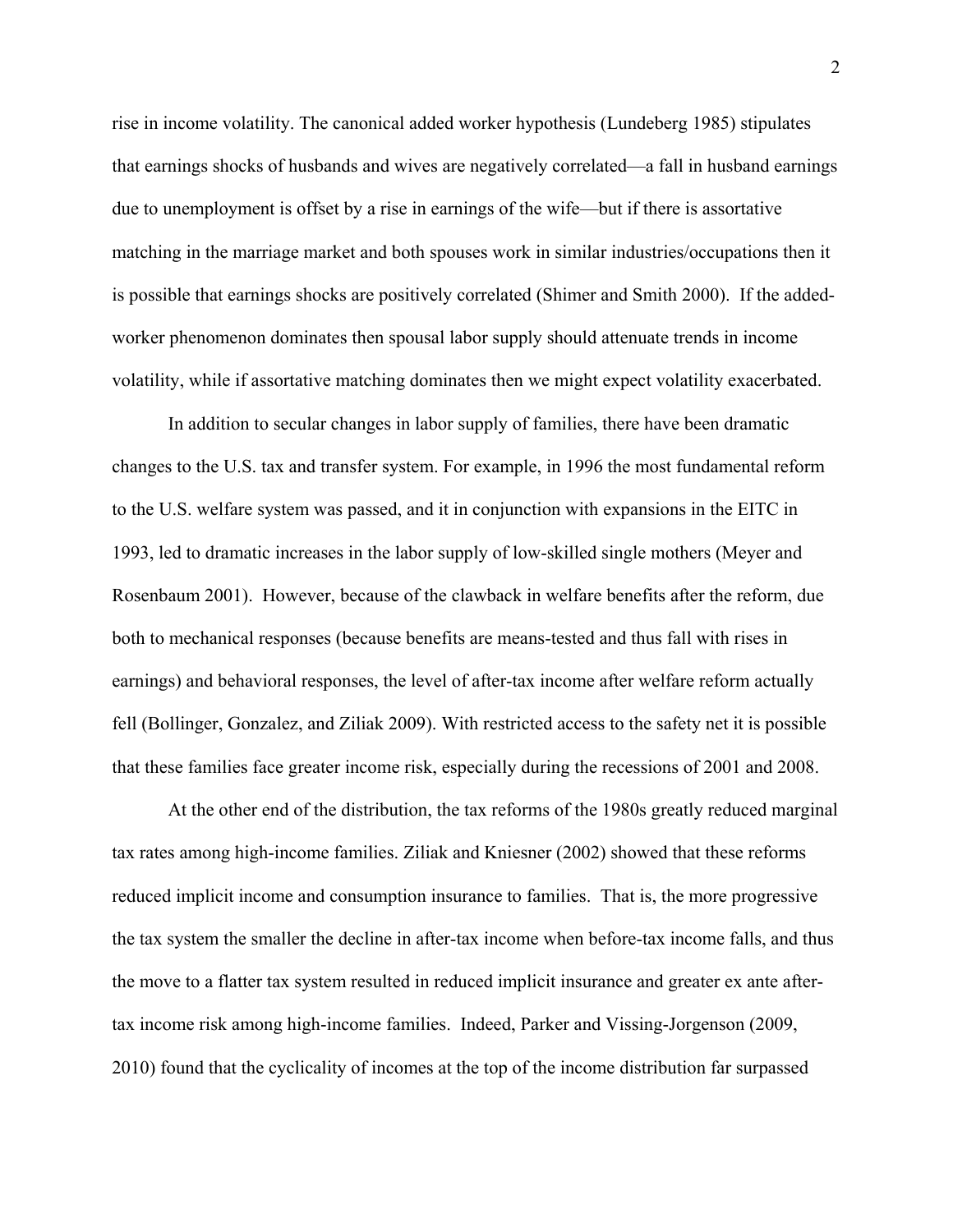that facing the typical household, leading Frank (2011) to characterize this trend as "the wild ride of the 1%." The Parker and Vissing-Jorgenson result that cyclicality at the top of the distribution dominates that of the typical family assuages concerns over negative welfare consequences of volatility assuming that liquidity constraints are not binding at the top, but their use of tax return data does not allow a detailed analysis of lower-income households because many do not file returns. It thus remains an open question whether the volatility at the top exceeds that at the bottom, and one that we address. The combination of welfare reform and tax reform suggests that examining changes in volatility sources across the income distribution is important.

In order isolate whether rising after-tax income volatility is explained by an increase in the variance of earnings on the one hand, or a (absolute value) decrease in the covariance of earnings and tax payments on the other hand, we employ a variance decomposition of income volatility into its component parts of spousal earnings, transfer income, other non-transfer income, less net tax payments.<sup>1</sup> A key advantage of the variance is that once we weight each of the income components by their respective shares in (two-year) average income, total volatility is the sum of the volatility of the individual income sources plus the covariances across sources. For our measure of volatility we use the arc percent change in income, which is advantageous over the point percent change because it is symmetric, it is more robust to large swings in incomes, and it easily admits zero (or negative) incomes.

In constructing the weighted variance of the arc percent change we treat the individual income shares and volatility terms as random variables, and use the exact decomposition techniques of Bohrnstedt and Goldberger (1969) for the products of random variables. We also

 $\overline{a}$ 

 $1$  Our study is most similar to Dynan, et al. (2008), who examine trends in earnings, cash transfers, and other nonlabor income using data from the Panel Study of Income Dynamics. Our paper differs in that we examine both the variances and the covariances across income sources via our exact variance decomposition, we include taxes and in-kinds transfers, and we use much larger CPS data to analyze volatility across the distribution.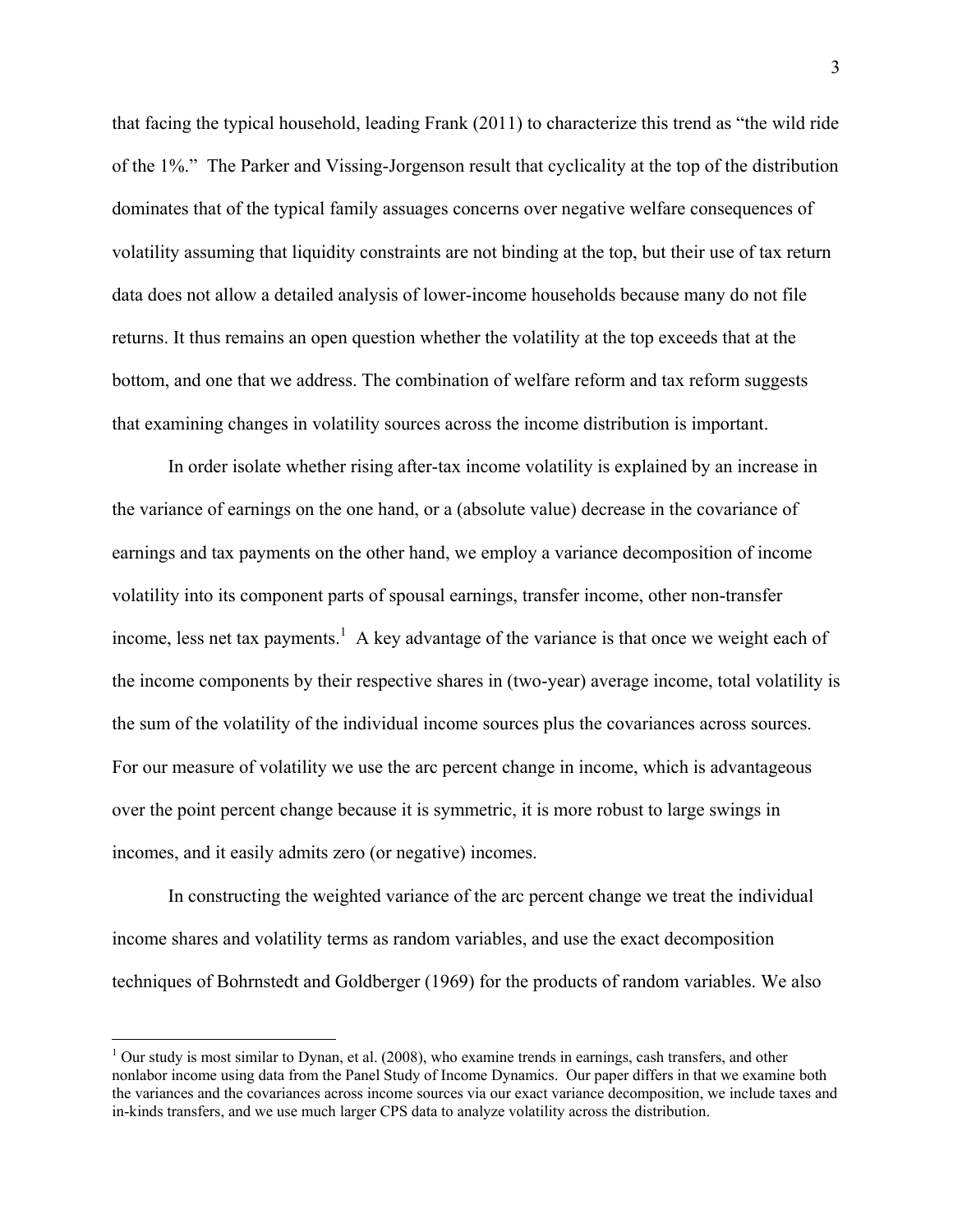differ from the literature by exploiting a little used feature of the Current Population Survey (CPS) that permits linking of the same individual across annual waves to create a series of twoyear panels (Gittleman and Joyce 1996; Cameron and Tracy 1998; Ziliak, Hardy, Bollinger 2011). The advantage of the CPS relative to datasets such as the Panel Study of Income Dynamics is the large sample sizes that permit more robust examination of trends across the distribution. The CPS is also the workhorse dataset for research on income inequality, and since volatility is a potential contributor to inequality, it is useful to examine volatility in the CPS.

Our results show that overall family income volatility more than doubled from 1980 to 2009, and while the increase in volatility was most pronounced among the top 1% of the income distribution, in any given year the level of volatility among the bottom 10% exceeds that of the top, suggesting the potential for substantial welfare losses among the poor facing liquidity constraints. Overall, the variance decomposition indicates that increased family income volatility comes directly from the higher volatility of head and spouse earnings, other income, and a reduced covariance between these three income sources with the tax system, suggesting that the current tax code is less effective today in mitigating income shocks. We present evidence that after 1990 the covariance of spousal earnings switched from negative (or zero) to positive, consistent with assortative matching, and that leads to modest upward pressure on overall income volatility. Although transfers intercede to dampen family earnings volatility among lower income households, there is less smoothing from this source in recent years. Decomposition analysis also shows volatility among higher income families is driven by earnings and other income, and that within this relationship, an increasing covariance between earnings and other income occurs – suggesting other income offsets earnings shocks in a way similar to the tax system.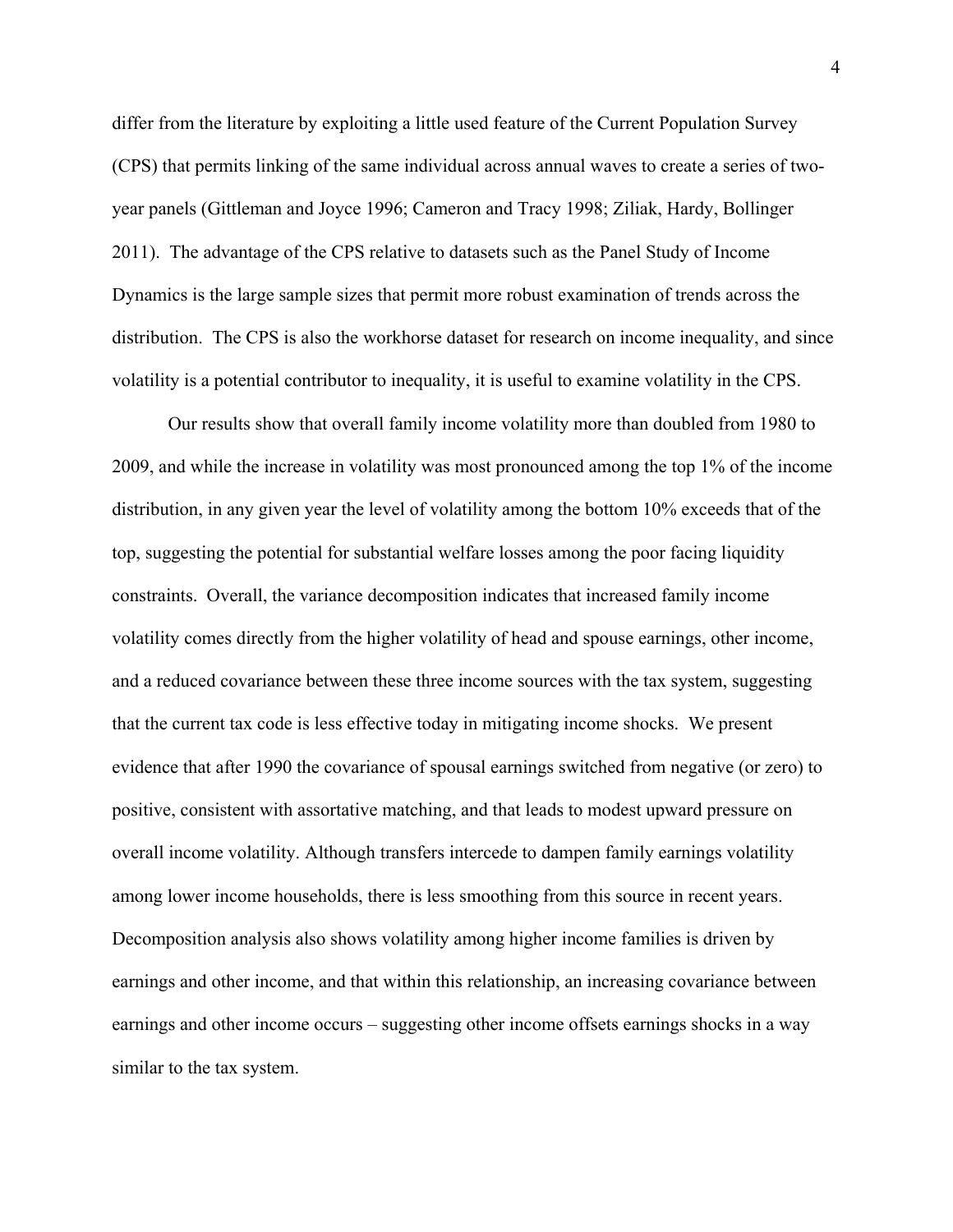#### **II. A Decomposition of Income Volatility**

In modeling the extent to which disposable incomes fluctuate from one year to the next, and the attendant channels that generate those fluctuations, we highlight five sources of income for a family: the wages of the head (*h*), the wages of the spouse (*s*), non-transfer other income (*o*), transfer income (*tr)*, and tax payments (*tx*). This leads to a specification of disposable family income for family *i* in time *t* as

(1) 
$$
y_{it} = y_{it}^h + y_{it}^s + y_{it}^o + y_{it}^{tr} - y_{it}^{tx},
$$

where the first four terms are generally positive and expand family resources, while taxes reduce resources. We note, though, that with refundable credits such as the EITC tax payments may be negative, and thus resulting in higher after-tax income than before-tax.

We measure disposable income volatility,  $v_{it}$ , as the variance of the arc percent change

$$
(2) \qquad v_{it} = V \left\{ \frac{y_{it} - y_{it-1}}{\bar{y}_i} \right\},
$$

1

where  $V\{\}\$ is the variance operator, and  $\overline{y}_l = \frac{y_{it} + y_{it-1}}{2}$  is the person-specific time mean across the pair of years.<sup>2</sup> The use of the time-mean in the denominator helps reduce the influence of extreme swings of income across years, and with the added feature that this measure is symmetric and bounded below by -200 percent and above by +200 percent. Dynan, et al. (2008), Dahl, et al. (2011), and Ziliak, et al. (2011) measure volatility with the standard deviation of the arc percent change. We use the variance because it is additively separable in subcomponents whereas the standard deviation is not.

 $2<sup>2</sup>$  In a sensitivity analysis where negative incomes are permitted owing to business losses we use the absolute value of income in time *t* and *t*-1. The volatility measure in equation (2) still retains its symmetry property in this case. We find that including negatives has negligible impacts on the trend in disposable income volatility, so we do not show trends including negative values. In addition, we note that it is possible for a person to have income that is equal but opposite in sign across years, and instead of averaging to zero our measure reports the average as the absolute value of one of the years. In practice we find that this is not an issue and we do not lose any observations.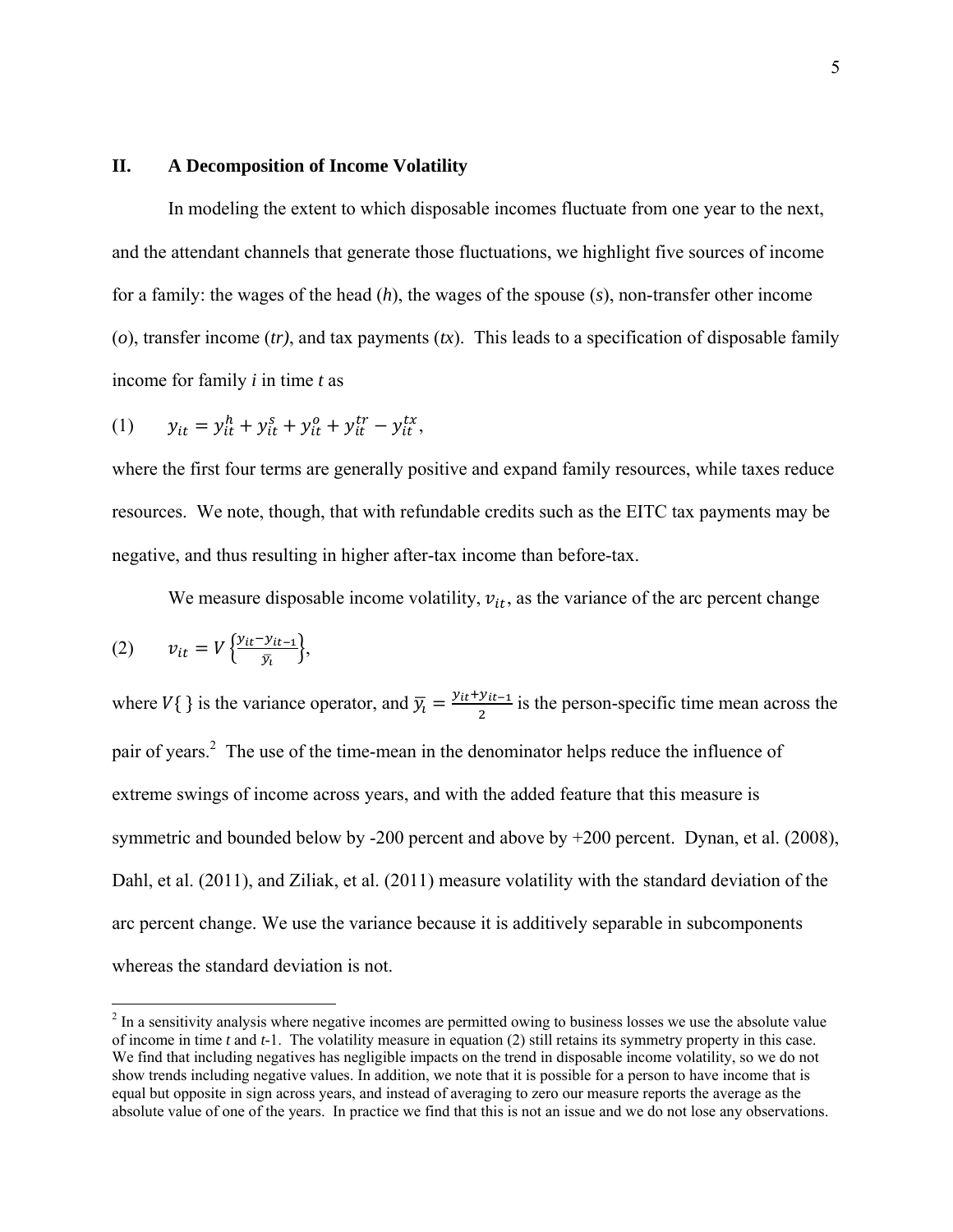To identify the contribution of each income source to total volatility, we apply the arc percent change to equation (1) as

$$
(3) \qquad \frac{y_{it}-y_{it-1}}{\bar{y}_i} = \frac{\bar{y}_i^h}{\bar{y}_i} \left\{ \frac{y_{it}^h - y_{it-1}^h}{\bar{y}_i^h} \right\} + \frac{\bar{y}_i^s}{\bar{y}_i} \left\{ \frac{y_{it}^s - y_{it-1}^s}{\bar{y}_i^s} \right\} + \frac{\bar{y}_i^o}{\bar{y}_i} \left\{ \frac{y_{it}^o - y_{it-1}^o}{\bar{y}_i^o} \right\} + \frac{\bar{y}_i^{tr}}{\bar{y}_i} \left\{ \frac{y_{it}^{tr} - y_{it-1}^{tr}}{\bar{y}_i^r} \right\} - \frac{\bar{y}_i^{tx}}{\bar{y}_i} \left\{ \frac{y_{it}^{tx} - y_{it-1}^{tx}}{\bar{y}_i^r} \right\},
$$

where the arc percent change of each income source is weighted by its share of mean income across each pair of two years. Taking the variance of both sides results in

(4) 
$$
v_{it} = \sum_{j=1}^{5} V(\rho_i^j a_{it}^j) + \sum_{k=1}^{5} \sum_{j=1}^{5} C(\rho_i^j a_{it}^j, \rho_i^k a_{it}^k),
$$

where the left hand side is total volatility as in equation (2),  $\rho_i^j = \frac{\bar{v}_i^j}{\bar{v}_i}$  $\frac{\partial y_i}{\partial \bar{y}_i}$  is the share of component *j* 

income to the total, 
$$
a_{it}^{j} = \frac{y_{it}^{j} - y_{it-1}^{j}}{\bar{y}_{i}^{j}}
$$
 is the arc percent change, and  $j = h$ , *s*, *o*, *tr*, and *tx*

(corresponding to 1,..,5 in the summation). Equation (4) implies total volatility consists of five variance terms ( $V(.)$ ) and ten unique covariance terms ( $C(.)$ ). We treat both  $\rho_i^j$  and  $a_{it}^j$  as random variables, and use results of Borhnstedt and Goldberger (1969) to compute exact variances and covariances of the product of random variables as

$$
(5) \qquad V(\rho_i^j a_{it}^j) = E^2(\rho_i^j) V(a_{it}^j) + E^2(a_{it}^j) V(\rho_i^j) + E\left[\left(\Delta \rho_i^j\right)^2 \left(\Delta a_{it}^j\right)^2\right] \\
+ 2E(\rho_i^j) E\left[\left(\Delta \rho_i^j\right) \left(\Delta a_{it}^j\right)^2\right] + 2E(a_{it}^j) E\left[\left(\Delta \rho_{it}^j\right)^2 \left(\Delta a_{it}^j\right)\right] \\
+ 2E(\rho_i^j) E(a_{it}^j) C(\rho_i^j, a_{it}^j) - C^2(\rho_i^j, a_{it}^j)
$$

and

(6) 
$$
C(\rho_i^j a_{it}^j, \rho_i^k a_{it}^k) = E(\rho_i^j) E(\rho_i^k) C(a_{it}^j, a_{it}^k) + E(\rho_i^j) E(a_{it}^k) C(a_{it}^j, \rho_i^k) + E(a_{it}^j) E(\rho_i^k) C(\rho_i^j, a_{it}^k) + E(a_{it}^j) E(a_{it}^k) C(\rho_i^j, \rho_i^k) + E[(\Delta \rho_i^j) (\Delta a_{it}^j) (\Delta \rho_i^k) (\Delta a_{it}^k)] + E(\rho_i^j) E[(\Delta a_{it}^j) (\Delta \rho_i^k) (\Delta a_{it}^k)] + E(a_{it}^j) E[(\Delta \rho_i^j) (\Delta \rho_i^k) (\Delta a_{it}^k)] + E(\rho_i^k) E[(\Delta \rho_i^j) (\Delta a_{it}^j) (\Delta a_{it}^k)]
$$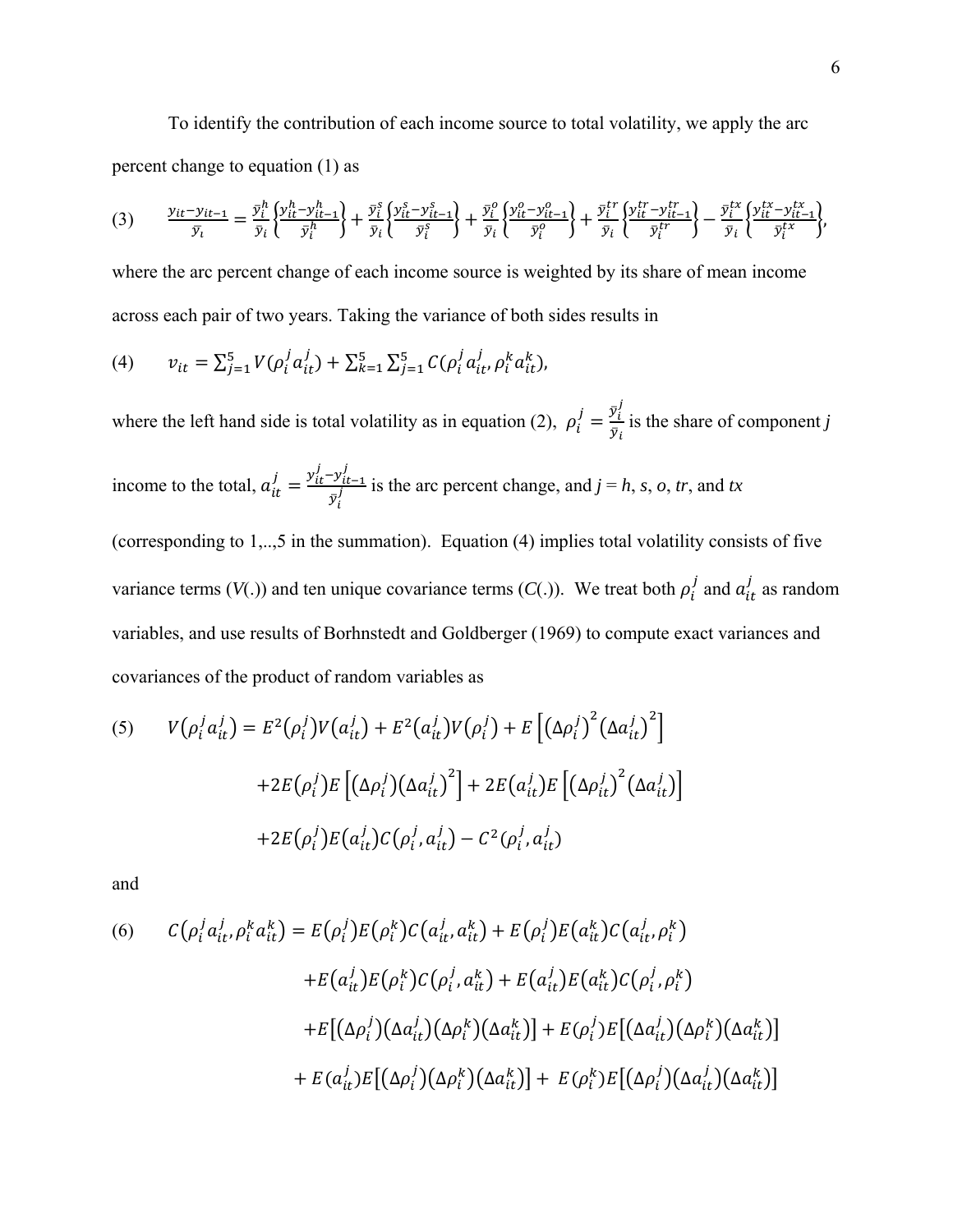$$
+ E(a_{it}^k)E[(\Delta \rho_i^j)(\Delta a_{it}^j)(\Delta \rho_i^k)] - C(\rho_i^j, a_{it}^j)C(\rho_i^k, a_{it}^k),
$$

where  $\Delta x = x - \bar{x}$  is the deviation from mean for  $x(= \rho, a)$ , and  $E($ ) is the expectations operator. This decomposition implies that family income changes can arise directly from one of the five sources, or from the covariances of the income sources. For example, if husband and wife labor supply decisions are substitutes, then a negative shock to head's earnings could result in an offsetting increase in the volatility of wife earnings, leaving total volatility of the family little changed. Below we calculate total volatility and the contribution of the 15 variances and covariances for each year over the past three decades.

# **III. Data**

 The economic and demographic information on families comes from the Annual Social and Economic Supplement of the Current Population Survey (CPS) for calendar years 1980-2009 (interview years 1981-2010). With the exceptions of Dahl, et al. (2011) and Parker and Vissing-Jorgensen (2009, 2010), the literature on income volatility has relied exclusively on longitudinal data from the Panel Study of Income Dynamics (PSID). The PSID is the longest running panel of families available, and is well suited for research on volatility, but the survey was redesigned in 1992 and 1993, and thus papers using the PSID have arrived at different results depending on how they handle the redesign years. Another reason for different results from PSID-based papers is with the treatment of families reporting zero earnings or income. Because much of the literature reports the variance of log earnings or income, person-years with zero earnings/income are dropped from the analysis, which can understate measured volatility because labor-force dropouts are ignored. Although as noted below we observe at most one-half of the CPS sample across two-years, this is sufficient for our arc percent change volatility measure, and given the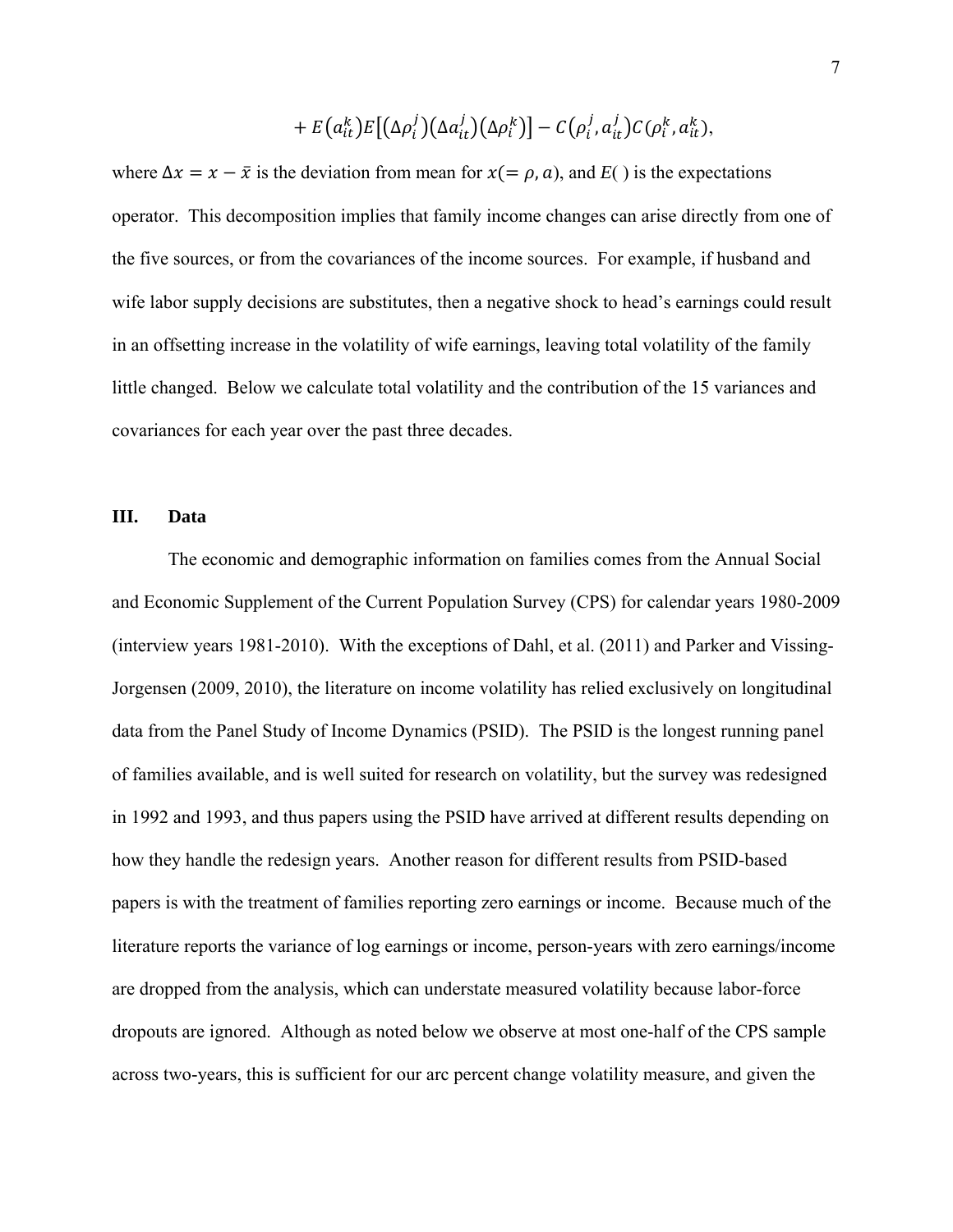large samples in the CPS, we are able to estimate income volatility trends with precision for detailed subgroups, as well as across the income distribution.

Our sample consists of family heads ages 25 to 60, where a family is defined as two or more persons related by birth, marriage, or adoption. As specified in equation (1) the focal variable is disposable income, which is the sum of head and spouse earnings, non-transfer other income, transfer income, less net tax payments. Earnings of the head (and spouse if present) is defined as the sum of wage and salary income, non-farm self employment, and farm self employment. Other non-transfer income consists of labor income of other relatives beside the head or spouse; rent, interest, and dividends; alimony; child support; private pensions; and gift income.<sup>3</sup> Transfer income consists of Social Security and Disability Insurance; Supplemental Security Income; Unemployment Insurance; Workers Compensation; Veterans Payments; Aid to Families with Dependent Children (and after 1996, Temporary Assistance for Needy Families); General Assistance; food assistance such as food stamps (called Supplemental Nutrition Assistance Program after 2008) along with school breakfast and lunch; and housing assistance from public housing and Section 8 vouchers. Tax payments are the sum of federal, state, and payroll taxes that are estimated for each family in each year using the NBER *TAXSIM* program in conjunction with basic information on labor income, taxable nonlabor income, dependents, and certain deductions such as property tax payments and child care expenses.<sup>4</sup> The federal and state taxes include the respective EITC code for each tax year and state, thus allowing for the possibility of negative tax payments. We assume that the family bears only the employee share

 $\overline{a}$ 

 $3$  As a sensitivity check, we also conduct the volatility analyses with simulated data on capital gains produced by the Census Bureau. The measure was discontinued as of 2010 due to data irregularities and poor quality. The general trends and results are not significantly affected by its inclusion. 4

<sup>&</sup>lt;sup>4</sup> The CPS does not have information on certain inputs to the *TAXSIM* program such as annual rental payments, child care expenses, or other itemized deductions. We set these values to zero when calculating the tax liability..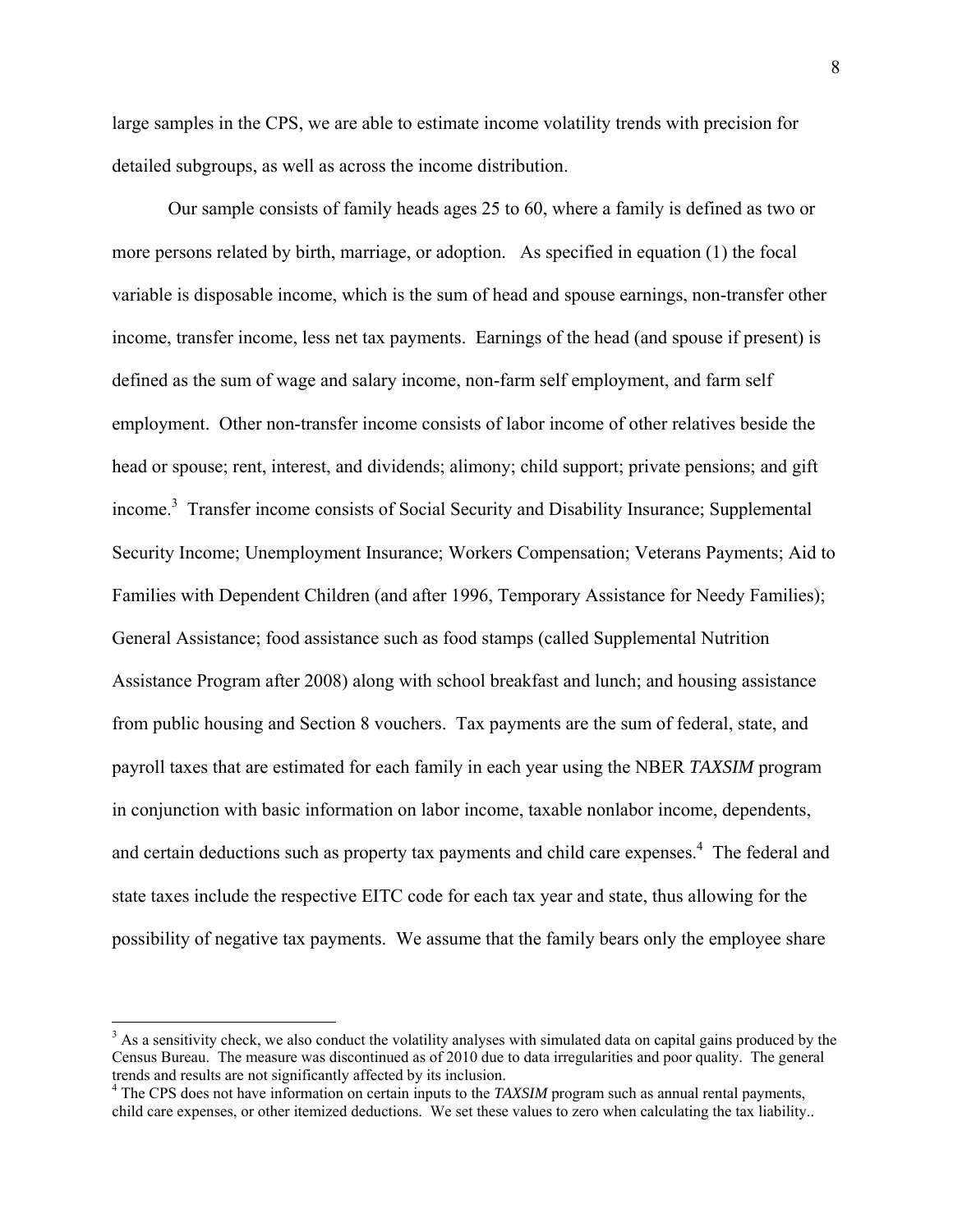of the payroll tax rate. Unless noted otherwise all income data are deflated by the Personal Consumption Expenditure Deflator with 2009 base year.

The CPS employs a rotating survey design so that a respondent is in sample for 4 months, out 8 months, and in another 4 months. This makes it possible to match approximately one-half of the sample from one March interview to the next. Following the recommended Census procedure we perform an initial match of individuals on the basis of five variables: month in sample (months 1-4 for year 1, months 5-8 for year 2); gender; line number (unique person identifier); household identifier; and household number. We then cross check the initial match on three additional criteria: race, state of residence, and age of the individual. If the race or state of residence of the person changed we delete that observation, and if the age of the person falls or if it increases by more than two years (owing to the staggered timing of the initial and final interviews), then we delete those observations on the assumption that they were bad matches.

Prior to matching across years, we delete those observations with imputed income as recommended by Bollinger and Hirsch (2006), and we adopt the consistent set of income top codes constructed by Larrimore, et al. (2009) to mitigate the influence of changes in Census top code procedures starting in the mid 1990s. Burkhauser, et al. (2012) find that using the consistent top code method results in CPS measures of income inequality tracking those from proprietary tax return data better than (unadjusted) public-use CPS data, and Ziliak, et al. (2011) find the use of the consistent top codes to be important in documenting trends in earnings volatility. There were major survey redesigns in the mid 1980s and mid 1990s so it is not possible to match across the 1985-1986 waves and the 1995-1996 waves. This yields an interrupted time series across 29 years with gaps in calendar years 1984-1985 and 1994-1995. As indicated in Appendix Table 1, we have 14,466 observations in an average year when a match is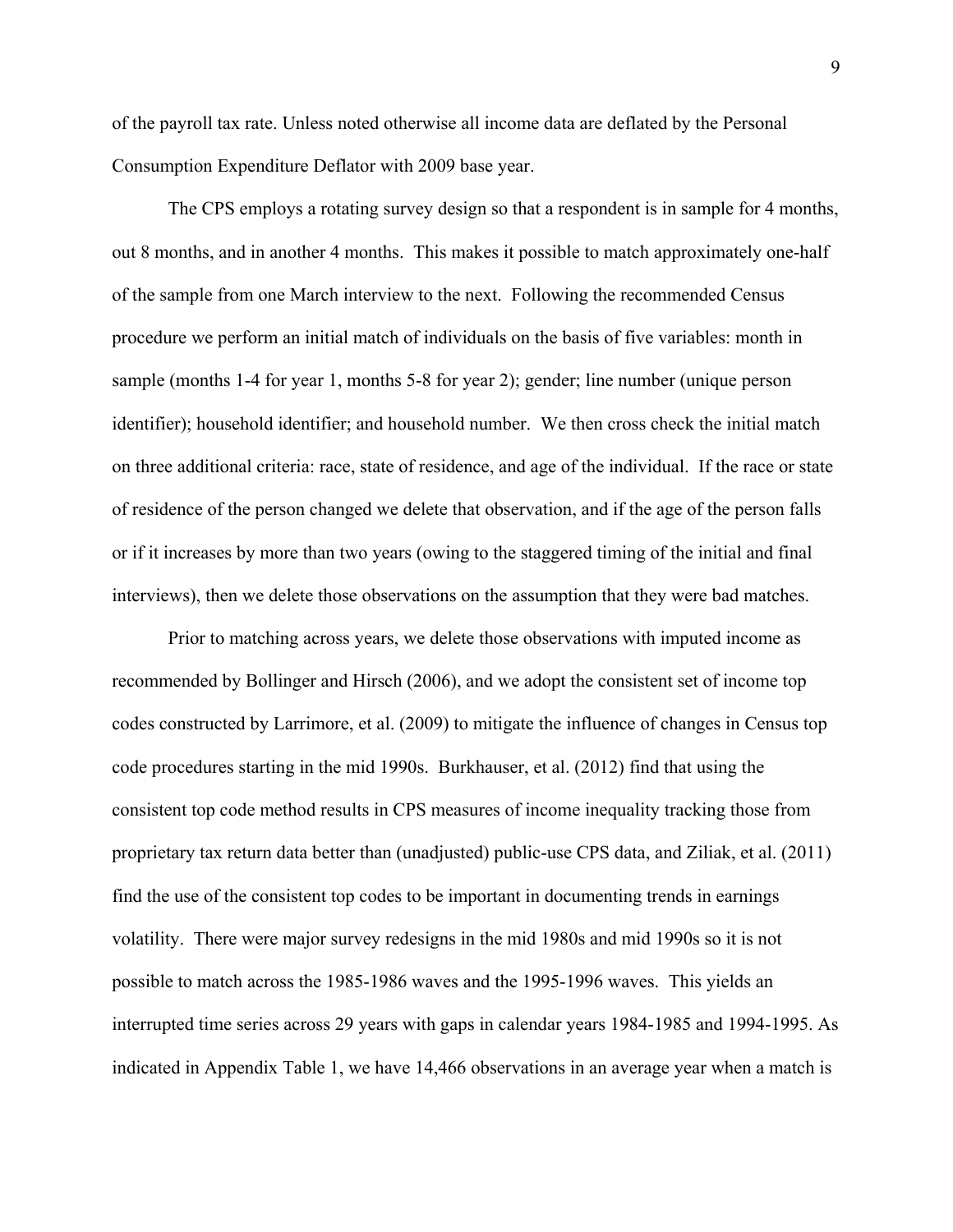possible, for a total of 433,981 matches. Appendix Table 1 also summarizes the number and rate of matches for each year, indicating that we match approximately 49 percent across survey years on average. The declining match rate after the mid 1990s reflects in part a rise in allocation within the CPS after adoption of CATI-CAPI interviewing. In results not tabulated, if we retain individuals with allocated earnings and income then we match just over 62 percent across years.

A possible concern with declining match rates is with sample attrition affecting our volatility series. Under the assumption that the probability of attrition is unobserved and time invariant (i.e., a fixed effect), then differencing the variable will remove the latent effect (Ziliak and Kniesner 1998; Wooldridge 2001). If there is a time-varying factor loading on the unobserved heterogeneity then differencing will not eliminate potential attrition bias, though if the loading changes slowly over time then differencing will mostly eliminate bias. A conservative interpretation, then, is that data from matched CPS provides estimates of volatility among the population of non-movers. Even if this is true it is still not clear a priori whether potential time-varying attrition affects overall trends in volatility as moves can be accompanied by downward or upward movements in income, or no change at all. Our measure of volatility described above involves first differencing income, and thus under the maintained assumption that attrition is person-specific and time invariant, we believe potential attrition bias will be attenuated.

For most of our analyses we restrict attention to family heads with nonnegative disposable incomes, resulting in a reduced pooled sample size of 238,275. This means that in our baseline series we include families with zero disposable income, which is possible if taxes exactly offset income, or more likely, if the family depends on non family members such as a cohabiting partner for support. There are 1,300 observations, or 0.55 percent of stable family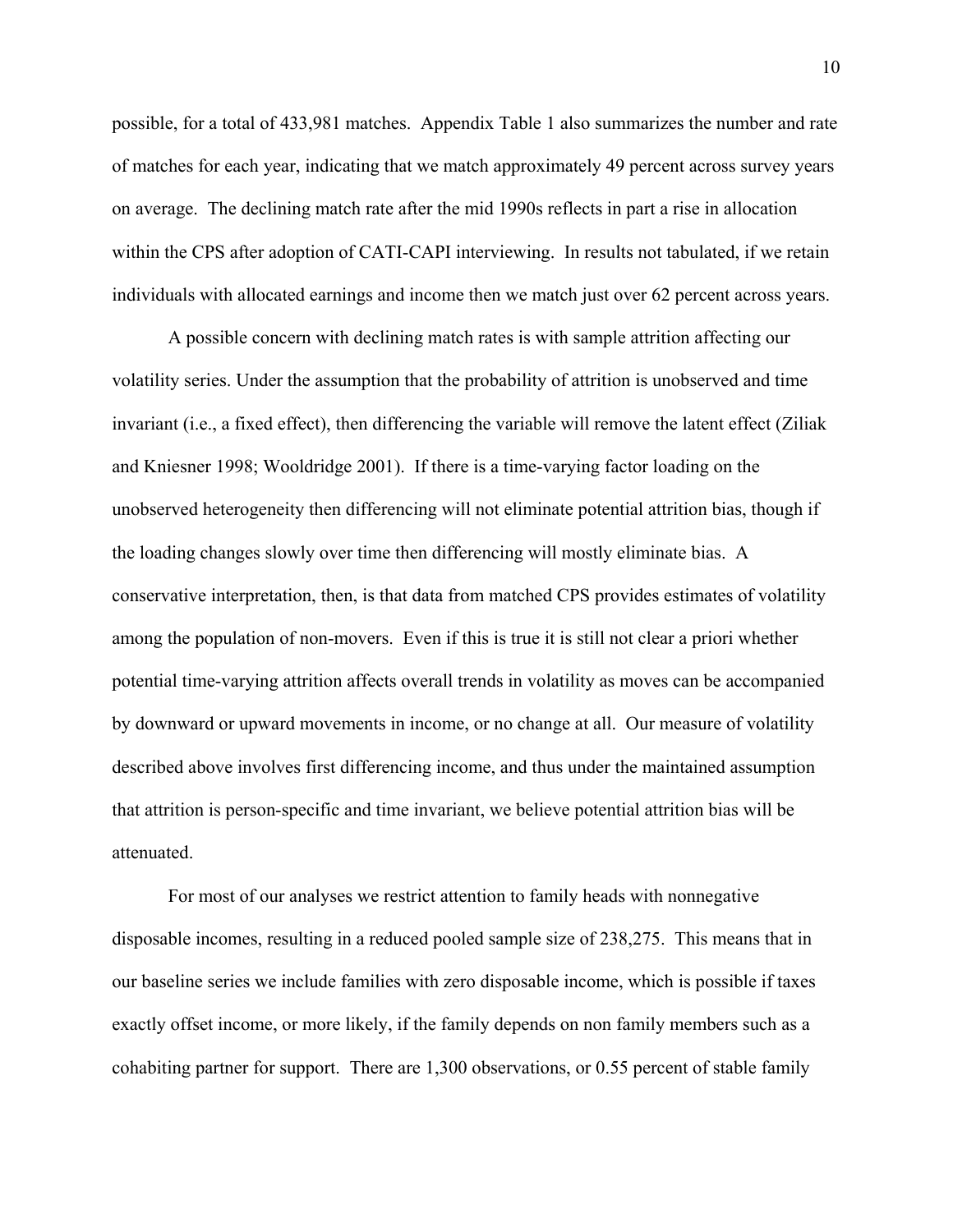heads, that report zero income in one of the two years, and 151 heads, or 0.06 percent, that report zero disposable income in both years. The arc percent change measure of volatility accommodates zero income in one of the periods with no adjustment necessary, but when income is zero in both years, the arc percent change is not defined. Because 'volatility' in practice is zero when income is zero both years, we retain these observations and set volatility to zero.<sup>5</sup> In all cases the family head is restricted to be the same across years, and for the subsamples of married couples and female heads, the additional restriction of constant marital status is imposed. Basic summary statistics are provided in Appendix Table 2.

# **IV. Trends in Income Volatility**

 $\overline{a}$ 

 We begin in Figure 1 by presenting the trend in after-tax income volatility across all families (i.e. the series represented by the  $\langle \cdot \rangle$ ). In any given year, the figure presents the year 2 value of volatility so that 1981 refers to families matched across 1980 and 1981, 1982 refers to 1981-1982 matches, and so on. The figure shows a strong secular rise in income volatility, which peaked in 2001, and subsequently stabilized for the remainder of the last decade. By 2009 income volatility increased 108 percent since the early 1980s, suggesting much heightened instability facing the average American family.

# [Figure 1 here]

In the figure we examine the sensitivity of our volatility trend to excluding zeros, including capital gains and losses, and including an adjustment factor for higher income families. Figure 1 shows that when we drop observations with zero income in one (or both) years, the level of volatility falls in every year, and the trend increase is lower but still a substantial 78

 $<sup>5</sup>$  Blank (2012) also discusses the issue of zero family income in the March CPS and comes to a similar conclusion</sup> that these are legitimate observations and retains them in her analysis.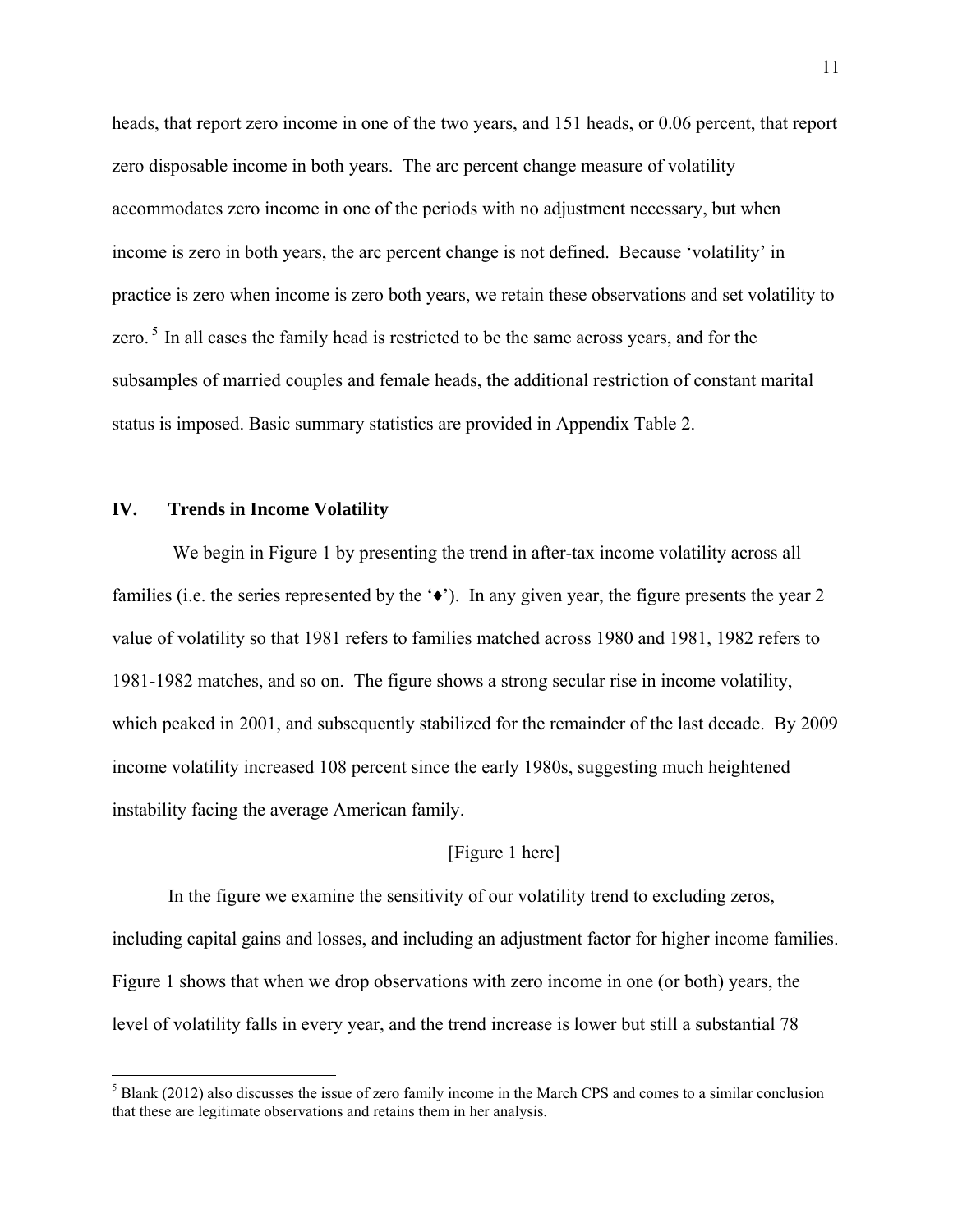percent increase. On the other hand, when we include the simulated values of capital gains and losses computed each year starting in 1980 by the Census Bureau (but eliminated in 2009), the level of volatility is slightly higher and trend increase nearly identical to the base case (102 percent increase). Finally, we estimate trend volatility with an additional adjustment factor over and above the Larrimore, et al. (2009) consistent top code that accounts for the censoring of top incomes within the CPS. This interpolation technique, based on the Pareto distribution (Piketty and Saez 2003), does not affect either the level or trend of our main volatility series in Figure 1.

# [Figure 2 here]

Figure 2 demonstrates that the rise in disposable income volatility cuts across race and family structure. In any given year, the volatility of families headed by black person, or families headed by a single mother, are substantively higher than the volatility among white families or married families. However, the rise in volatility among white families and married families was actually larger (112% and 134%, respectively) than the other two groups (79% and 62%, respectively). Because the trends are common across major demographics groups, for ease of presentation in most of the ensuing analysis we focus our discussion on the pooled sample of all families unless otherwise noted.

 In Figures 3 and 4 we examine the underlying components of rising disposable income volatility based on the decomposition in equations (4)-(6). Figure 3 presents the five weighted variance terms from equation (5), along with the total volatility among all families from Figure 1. We see here that the level of volatility in any given year is strongly influenced by the volatility of head and spouse earnings, as well as non-transfer other income. However, volatility increased across all variance components, rising about 87 and 84 percent respectively for head and spouse earnings, 55 percent for other income, about 20 percent among tax payments.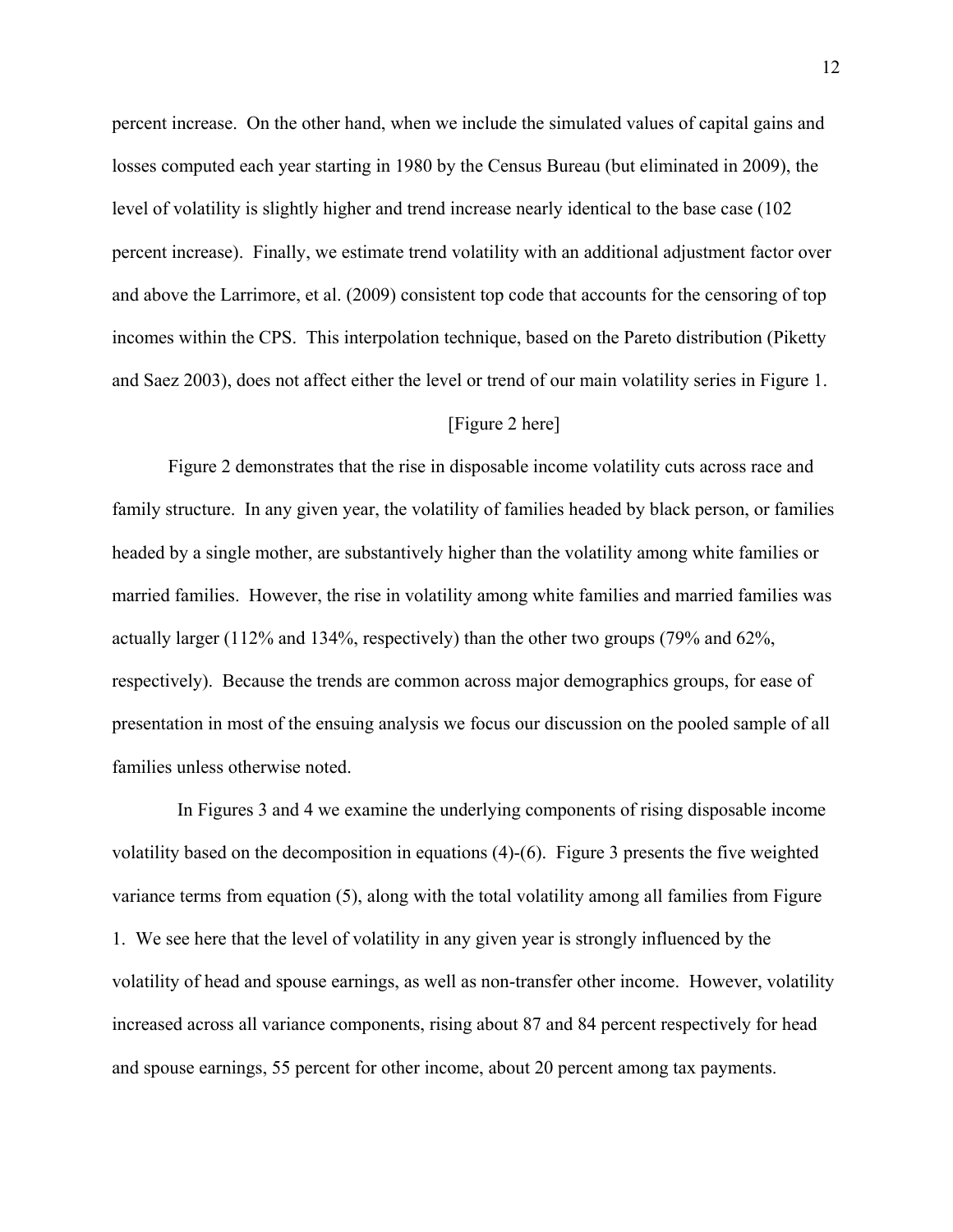Although the level is low, transfer payment volatility increased 160 percent, especially in the last few years with the onset of the Great Recession.

#### [Figures 3 and 4 here]

In Figure 4 we depict the ten weighted covariance terms based on the formula in equation (6). It is important to recall that these are not covariances across levels of income sources, but rather the covariance of income volatilities. Covariances that are positive, or that become less negative from one year to the next, lead to upward pressure on total volatility, while those that are negative or become less positive from one year to the next put downward pressure on total volatility.

Figure 4 shows that in the first half of the sample period the covariance of head and spouse earnings volatility was negative, or zero, whereas over the past decade it has become positive (i.e. the series represented by the  $\ddot{\bullet}$ ). This suggests that husbands and wives now have positively correlated earnings shocks, which makes it more difficult to smooth family income volatility. At the same time, Figures 3 and 4 make clear the importance of the tax code in smoothing income shocks. For example, as head and spouse earnings volatilities were peaking in the 2000-2001 period, the negative covariances of head wages with taxes (the series represented by the  $\langle x \rangle$ , coupled with the negative covariance of spouse wages with taxes (the '+' series), attenuated substantially the growth in total volatility. Whereas the tax system appears to be fairly responsive in mitigating volatility from earnings and other income sources, the covariances between head or spouse earnings with transfers has been little changed over the three decades (the 'ᇞ' and '∘'). Indeed, aside from the tax system, over the past decade total family income volatility was largely kept in check by the growing negative covariance of other nontransfer income volatility with earnings volatility of the head (the '∎' series).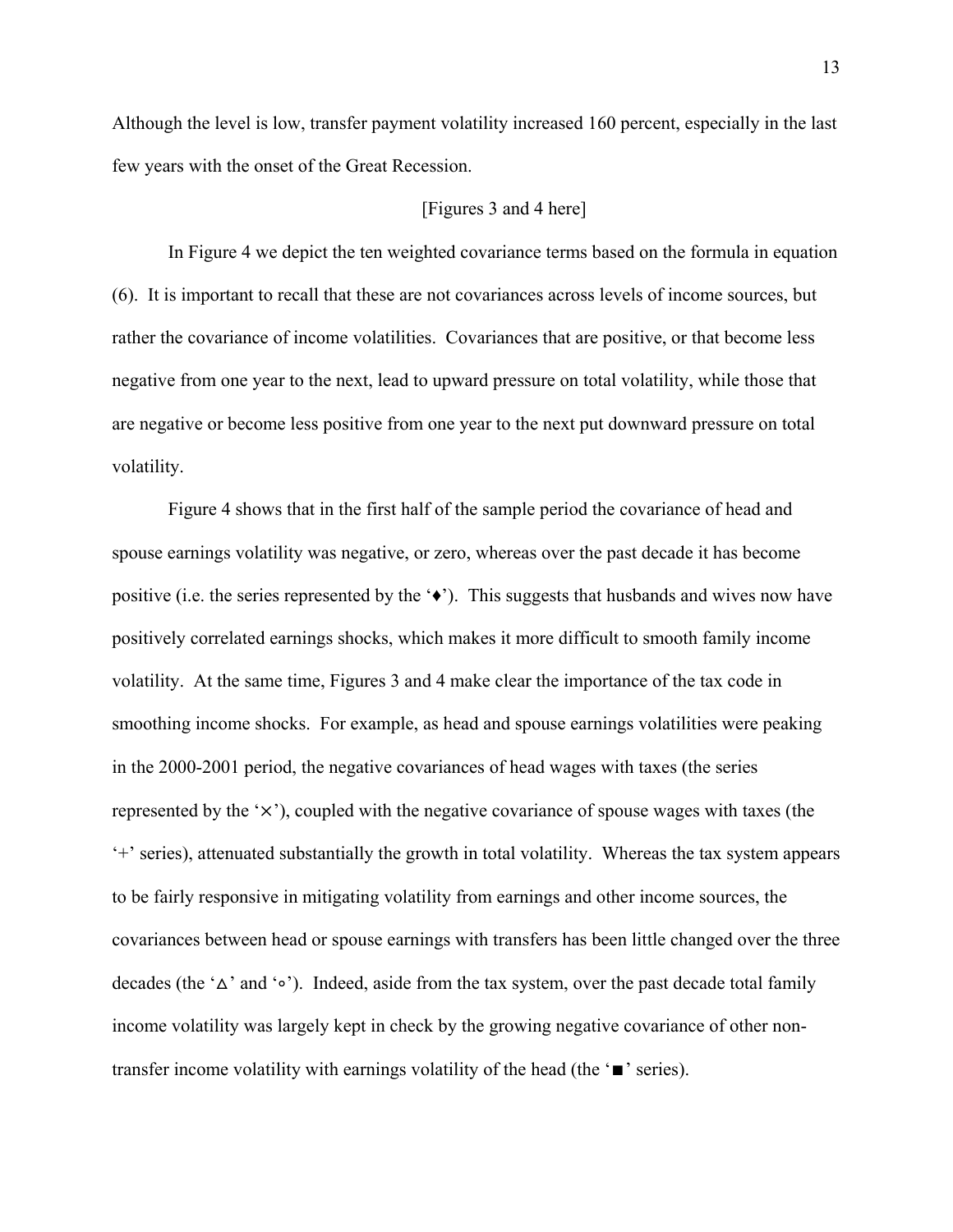#### [Table 1 here]

To further illuminate the changing roles of the various income sources over time, in Table 1 we present the share of each of the 15 components in the weighted variance-covariance decomposition to total volatility (along with the estimated total variance in the first column). Table 1 corresponds directly to Figures 3 and 4, but for brevity we tabulate results for every fourth year of the sample (except 1985 which, as described in the Data section, is missing). Each row in the table sums to 1. Comparing the shares in 1981 to those in 2009 in Table 1 we see that in 2009 even though volatility is double, the share from the variance of both head and spouse wages fell, as did that of other non-transfer income and taxes, while the share from the variance of transfers rose modestly. This suggests that the largest upward pressure came from the (absolute value) reduction in the shares from the covariance of the tax system with earnings and other income. That is, the covariance terms of taxes in Figure 4 are larger in absolute value in 2009 than in 1981, but as a share of the total it has declined. Indeed, with the exception of 2009, for most of the past decade the tax code reduced income volatility just under 19 percent, while in the 1980s it lowered it by almost 22 percent. This is consistent with the results of Kniesner and Ziliak (2002) who showed that the tax code prior to the Reagan tax cuts of the 1980s offered more implicit insurance against income shocks.

#### [Table 2 here]

Because Table 1 (and Figures 3 and 4) pools married and unmarried heads of household, the covariances of head and spouse income are muted as it contains zeros for those with no spouse. In Table 2 we isolate married heads of household where it is clear that we are better able to capture the covariation of spousal income. In 1981 the covariance of husband and wife volatility was -0.03, suggesting that earnings shocks were offsetting as suggested by the added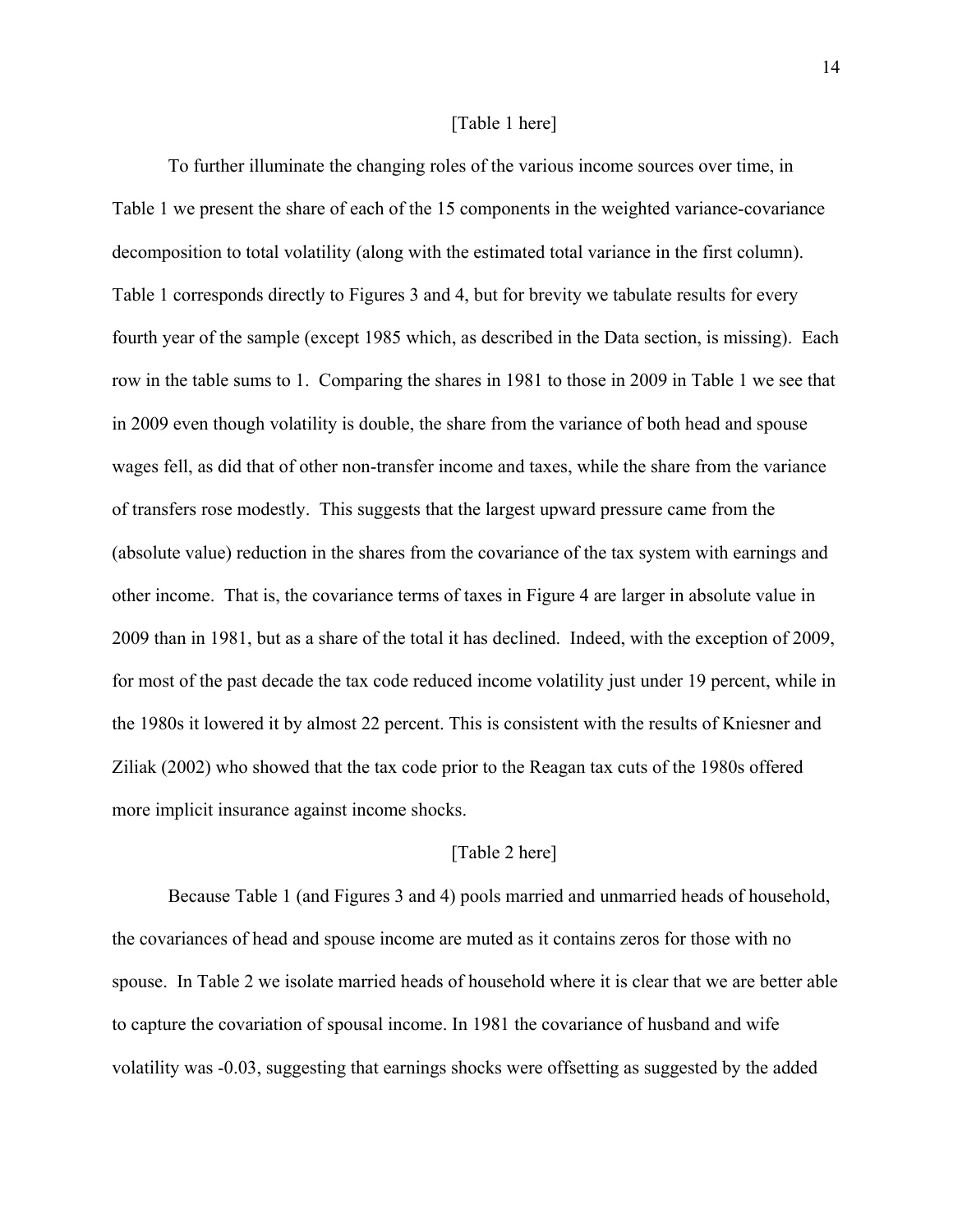worker hypothesis, but within a decade the covariance was positive, rising to  $+0.04$  by 2001, and remained above 0 for the remainder of the sample period. The positive covariance is consistent with assortative matching in the marriage and labor markets. Moreover, in Table 2 we see that among married families the weighted variance of head earnings exceeds that of the family overall, and thus there is a greater role of the tax system in any given year to reduce volatility. Again, however, the share of the covariance between head wages and taxes fell more than the head's wage variance, so that the share declined in absolute value resulting in higher volatility overall for married couples (this also came from a substantial decline on the covariance of volatility of other income and taxes).

#### **V. Volatility across the Distribution**

In this section we examine what, if any, differences emerge in the relative contribution of earnings, taxes, transfers, and non labor income to family income volatility across income level. As noted in the Introduction, income instability may have non-negligible welfare consequences among households facing liquidity constraints or other barriers to their ability to absorb unanticipated shocks. By looking across the distribution of family incomes, we can determine what differences in exposure to income volatility exist, and the extent to which this exposure has shifted over time.

Figure 5 depicts trends in disposable income volatility as a function of location in the initial year disposable income distribution. Specifically, we place families into one of 8 mutually exclusive categories of initial year disposable income: being in the bottom 1% of the distribution, between the 1<sup>st</sup> and 10<sup>th</sup> percentiles of the distribution, the 10<sup>th</sup> and 25<sup>th</sup> percentiles, the 25<sup>th</sup> and  $50<sup>th</sup>$  percentiles, the  $50<sup>th</sup>$  and  $75<sup>th</sup>$  percentiles, the  $75<sup>th</sup>$  and  $90<sup>th</sup>$  percentiles, the  $90<sup>th</sup>$  and  $99<sup>th</sup>$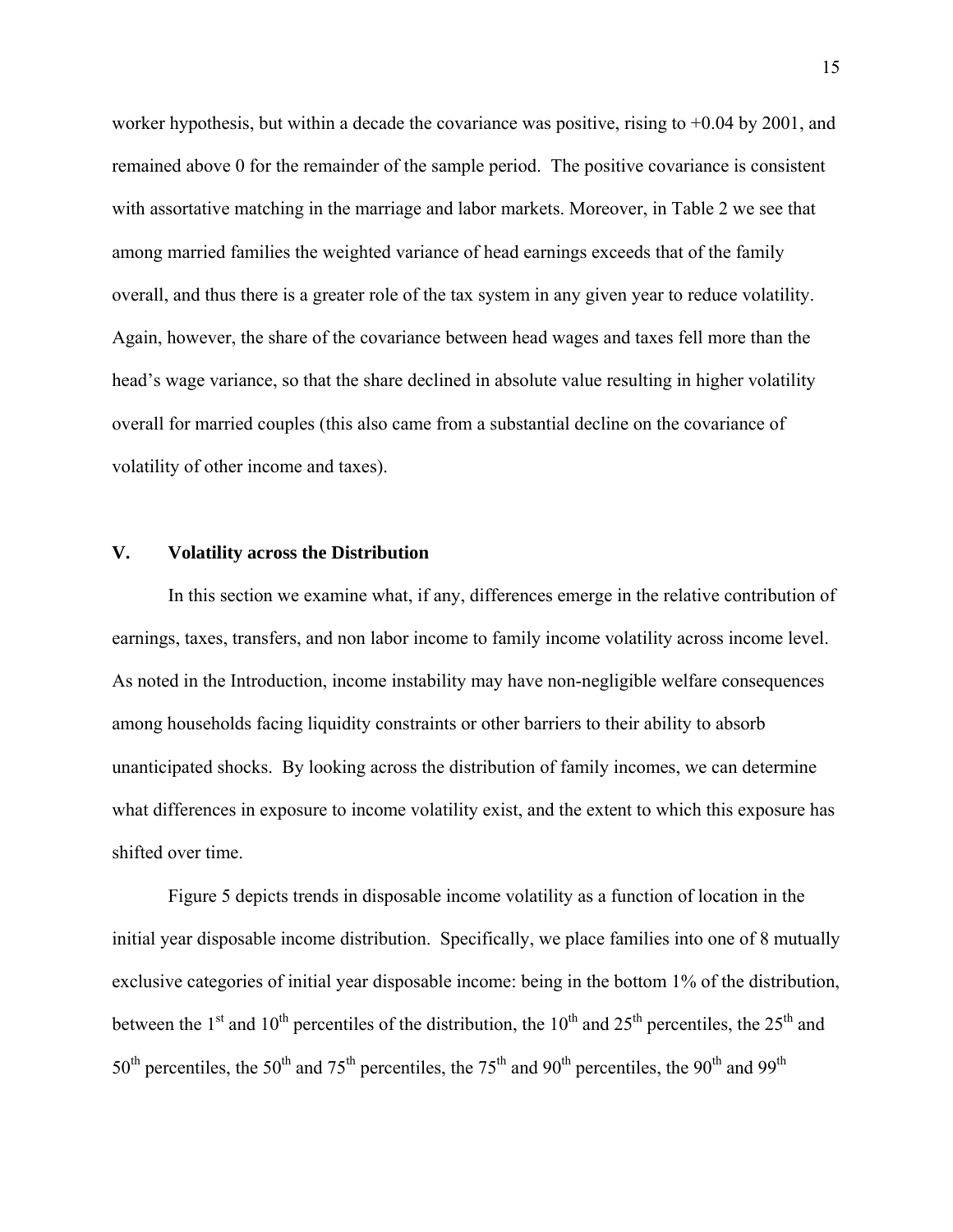percentiles, and lastly in the top 1%. We then compute volatility among those families in each category. It is important to recognize that income volatility may push families into a higher or lower category in the second year, but for the purpose of this exercise they are placed in the income category of the first year.

# [Figure 5 here]

As seen in Figure 5, volatility increased across the distribution over the past few decades, ranging from a 50 percent increase among the bottom 1% to a 185 percent increase among the top 1%. There is little doubt that the top 1% has experienced substantial upward volatility in recent decades, but this is swamped by the extreme short-term volatility of the bottom 1%, and indeed the bottom 10%. For example, from 1996 to 2009 volatility among the bottom 1% rose by 50 percent, and there was an astounding 5-fold increase between 2006 and 2007. Because of small samples, the bottom 1% volatility will be susceptible to outliers. However, among the much larger population in the bottom 10% there is less evidence of year-to-year swings, but in any given year since 1996 the *level* of volatility among the bottom 10% was 59 percent higher than the volatility among the top  $1\%$ , and this level nearly doubled since  $1981<sup>6</sup>$ 

#### [Table 3 here]

 In Table 3 we present the variance decomposition of equations (5) and (6) for the 8 different segments of the income distribution. Instead of presenting 16 figures (two for each segment of the distribution akin to Figures 3 and 4), we just present the decomposition for each of four years—two business-cycle peak years (1989 and 1999) and two business-cycle trough

<u>.</u>

 $6$  Because volatility before taxes may vary differentially across the distribution, in results not tabulated we calculated before-tax income volatility based on location in the initial year before-tax income distribution. There is strong evidence of increased trend volatility among the top 1%, but again it is swamped by the level of volatility at the bottom 1% and the 1st to 10th percentiles, and it more than doubled in the first decile.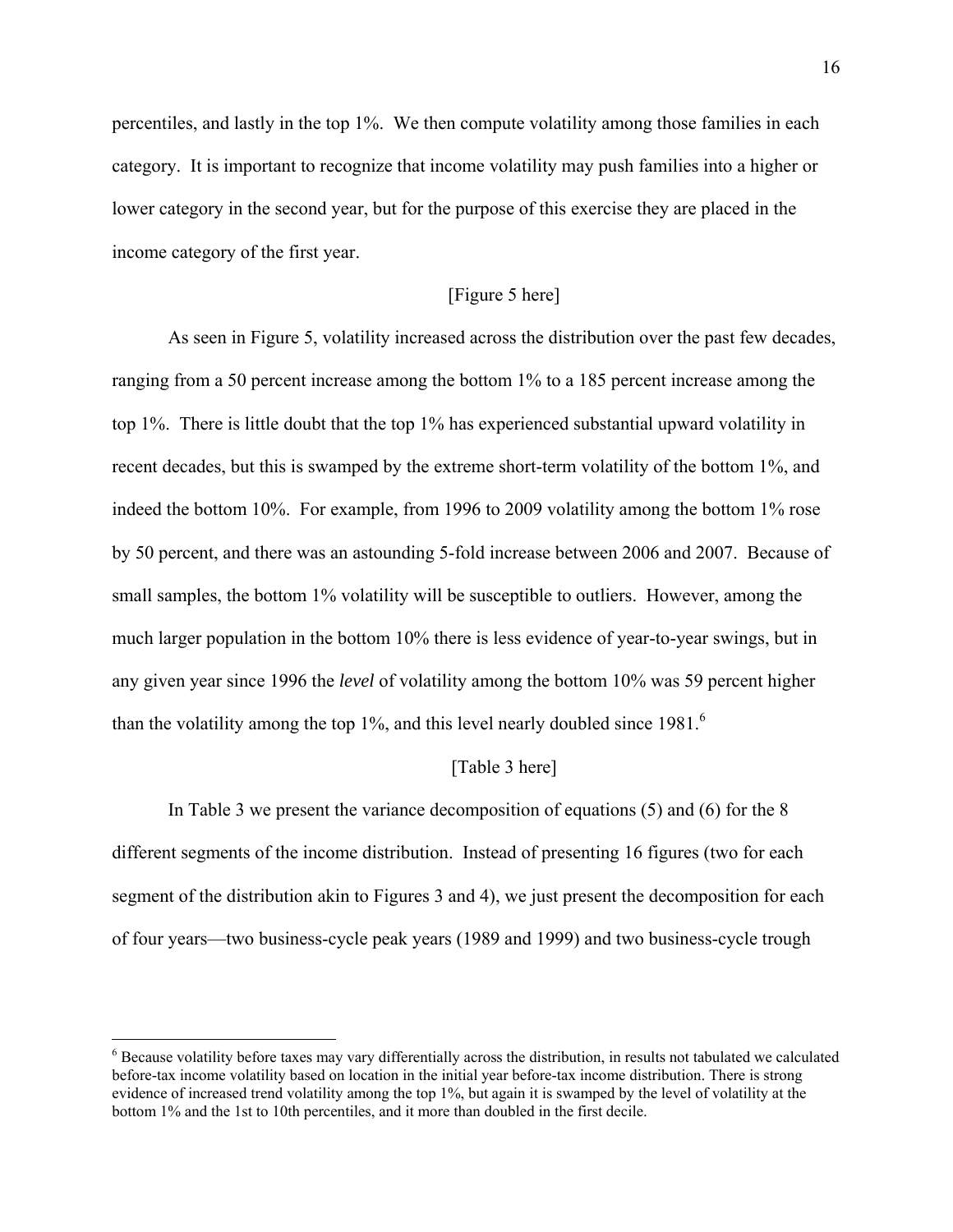years (1981 and 2009).<sup>7</sup> The first column of the table depicts the total volatility, and here we see the dramatic increase in volatility across the distribution from 1981 to 2009, where it doubled or more for every group except the  $10^{th}$  to  $25^{th}$  percentile. The remaining columns are the shares of the total volatility, and thus sum to 1 as in Tables 1 and 2. The share of volatility owing to head's earnings fell for every group over the period, except for the top 1%. Piketty and Saez (2003) document the rise of labor earnings as a major reason for the rising inequality in the top 1%, and our results here underscore the parallel rise in earnings volatility at the top. We also see that the share attributable to wife earnings fell in the bottom half of the distribution, but increased in the top half. Across the distribution, other nonlabor income volatility and tax payment volatility each fell as a share of the total, while transfer income volatility rose for all groups except the very top. In terms of the covariances, notable is the increased smoothing offered by transfers to changes in head earnings, especially in the middle of the distribution in the depth of the Great Recession, and by the increased negative covariance of other non-transfer income and head earnings in the top half of the income distribution. The decreased share of volatility from the covariance of the tax code with head earnings and with other income is offset to some extent by the increased share (in absolute value) between spousal earnings and tax payments. The trend toward more positive covariance of earnings shocks among spouses earnings appears most strong in the bottom 90 percent of the distribution, potentially exposing the middle class to less income insurance through assortative matching.

#### **VI. Income Volatility and Income Cyclicality**

<u>.</u>

 Parker and Vissing-Jorgensen (2009, 2010) find that the rise in income inequality at the top of the distribution is associated with a rise in the cyclicality of incomes at the top. As

 $<sup>7</sup>$  Figures containing annual estimates are available from the authors upon request.</sup>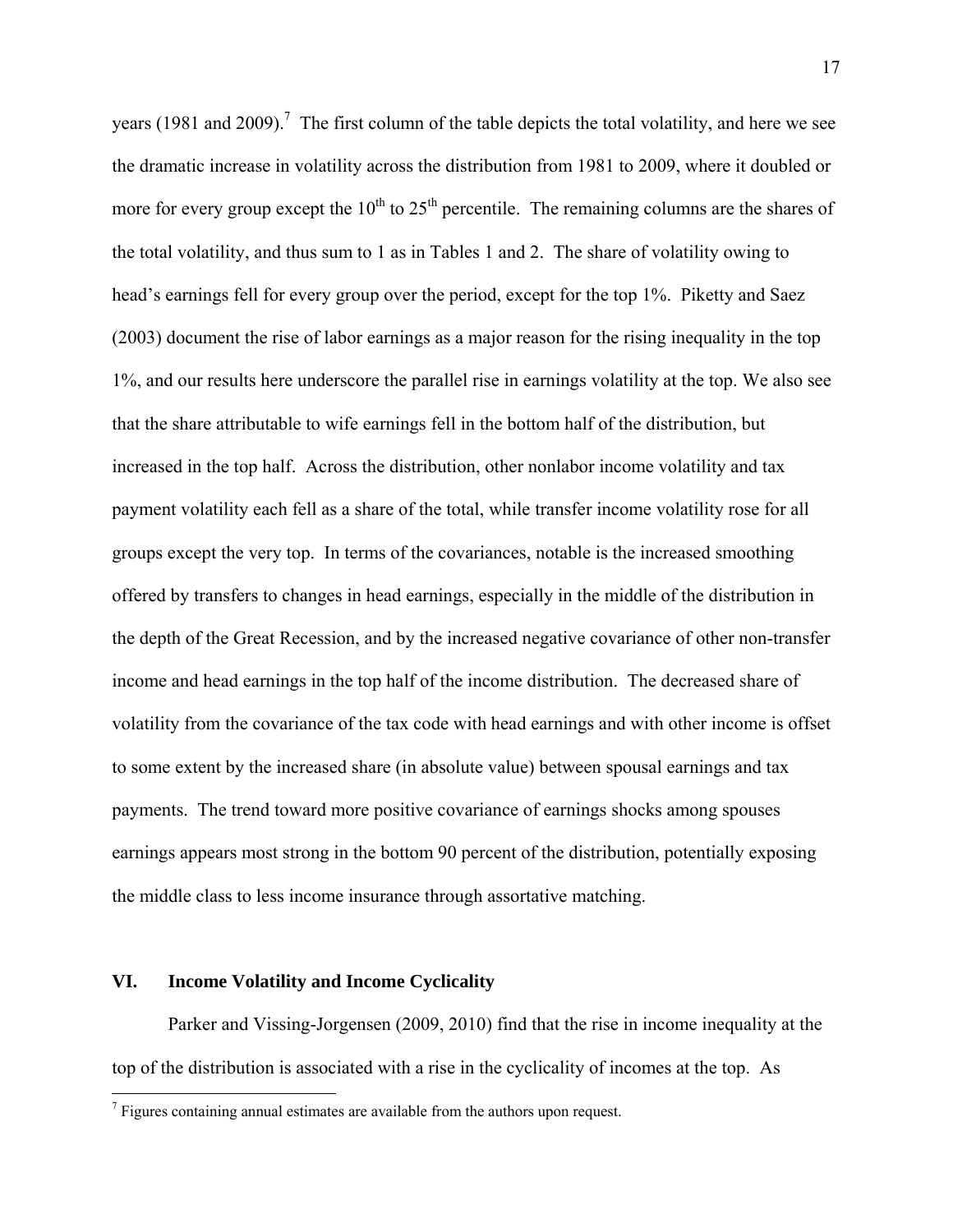reported above we find that the volatility of incomes increased fastest at the top of the distribution. Our focus is more on trend volatility, and not the cyclicality of incomes per se. However, with two-year percent changes it is clear that our measure of volatility captures aspects of the overall business cycle, and thus in this section we report the results of regression models akin to those in Parker and Vissing-Jorgenson. Specifically, for each income group *i* in the CPS we estimate models of the form

(7)  $\Delta \ln(y) = \alpha + \beta \Delta \ln(NIPA) + \varepsilon$ ,

1

where  $\Delta$ ln (y) denotes the 1 year change in log disposable per capita family income and NIPA represents the 1 year change in log NIPA income. The 'beta' coefficient reflects the elasticity of per capita income with respect to changes in aggregate income, i.e. the cyclicality of income.<sup>8</sup> These results are independently of interest because Parker and Vissing-Jorgenson focused on the top of the income distribution since they used the tax return data in Piketty and Saez (2003), whereas with our CPS data we better capture the low end of the income distribution.

#### [Table 4 here]

We present the results of the regression models in Table 4. The beta coefficients range between 0.418 and 0.649 within percentiles 10 and 99, but there is no clear monotonic pattern across these groups. The highest degree of cyclicality occurs at the very top of the income distribution. The estimate of 2.97 says that for a 1 percent increase in NIPA income, income among persons in the top 1% increase 2.97. We do find a very large estimate of 6.15 among the bottom 1%, but it is not statistically different from zero, and the estimate for the  $1<sup>st</sup>$ -10<sup>th</sup> percentiles is a small and insignificant 0.097. In results not tabulated we also re-estimated equation (7) where instead of using NIPA income we used aggregate consumption as the

<sup>&</sup>lt;sup>8</sup> Note that the change in log income for the dependent variable is approximately equal to the point percent change. This differs from our earlier analysis of arc percent changes, the latter of which use mean income in the denominator rather than initial period income.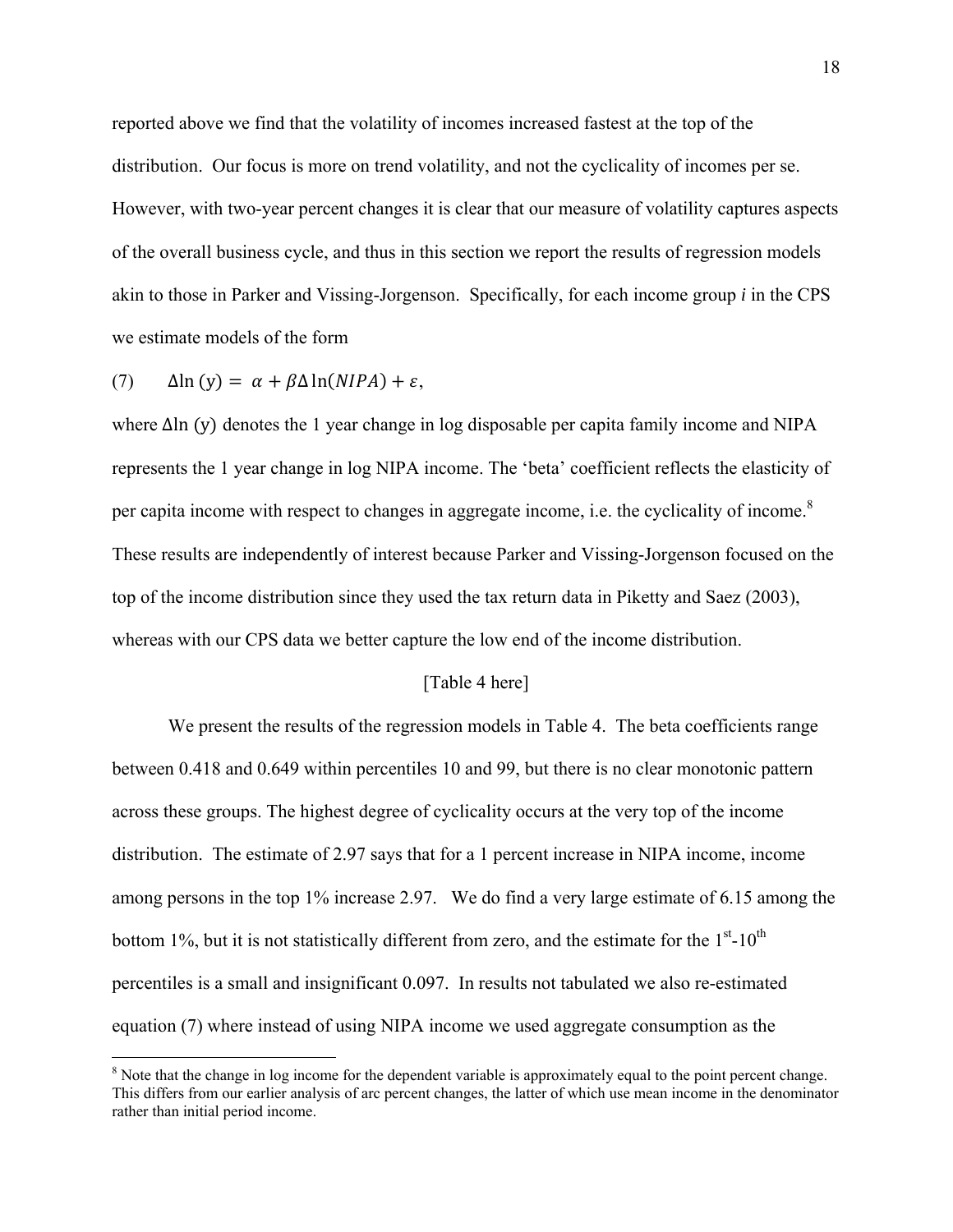measure of the business cycle. Here again we find statistically zero effects at the bottom of the distribution, and large positive effects at the top. These results corroborate those of Parker and Vissing-Jorgenson. The relatively muted response at the bottom of the distribution likely owes to the greater reliance on transfer income (e.g. cash welfare, disability insurance), which is perhaps less responsive than labor market income, which accounts for the bulk of income at the top.

#### **VII. Conclusion**

Our results indicate that the variance of income changes more than doubled since 1980, and this increased volatility cuts across race, family structure, and the income distribution. The analysis corroborates that reported in Frank (2011) and Parker and Vissing-Jorgenson (2009) that the rich have experienced a dramatic secular increase in volatility in recent decades, but on most counts the level of volatility is lower at the top than at the bottom, and importantly volatility at the top is around a mean pre-tax income of \$500,000 over the past decade as opposed to a mean pre-tax income of under  $$10,000$  at the bottom  $10<sup>th</sup>$  percentile. Families at both ends of the income distribution have experienced the "wild ride" of income volatility.

The increase in volatility came from increased volatility of all major income sources husband and wife earnings, transfer income, other non-transfer income, as well as tax payments. Moreover, in recent years the covariance of spousal earnings volatilities has become positive, suggesting that husbands and wives now have positively correlated earnings shocks and thus making it more difficult to smooth family income volatility. Likewise, the tax code seems to be less negatively correlated with earnings, providing less implicit insurance to the family. In the absence of the increased negative covariance between the volatility of head earnings with other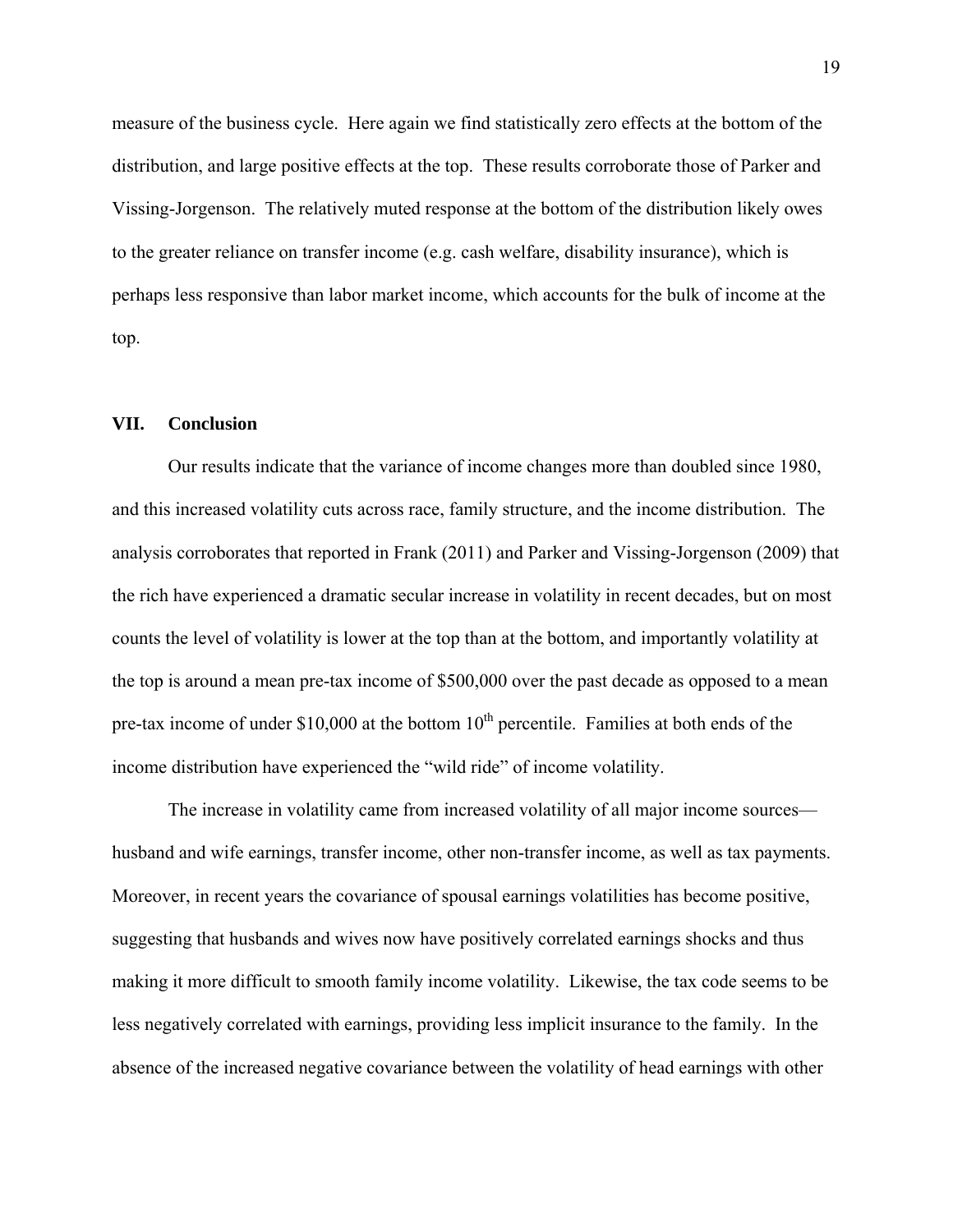income, and to a lesser extent with transfer income in the middle of the distribution, overall volatility would be much higher.

 These results suggest that there has been a shift in risk toward the family and away from public policies. However, with positively correlated earnings shocks, the family is less able to self insure through the labor market, but instead has come to rely on other forms of nonlabor income to absorb volatility in the labor market. The expansion of the safety net as part of the American Recovery and Reinvestment Act of 2009 seemed to slow down, or even reverse, some of these trends, but with the temporary provisions expiring, the experience of the past decades suggests that families will continue to have to find mechanisms to self insure against volatility.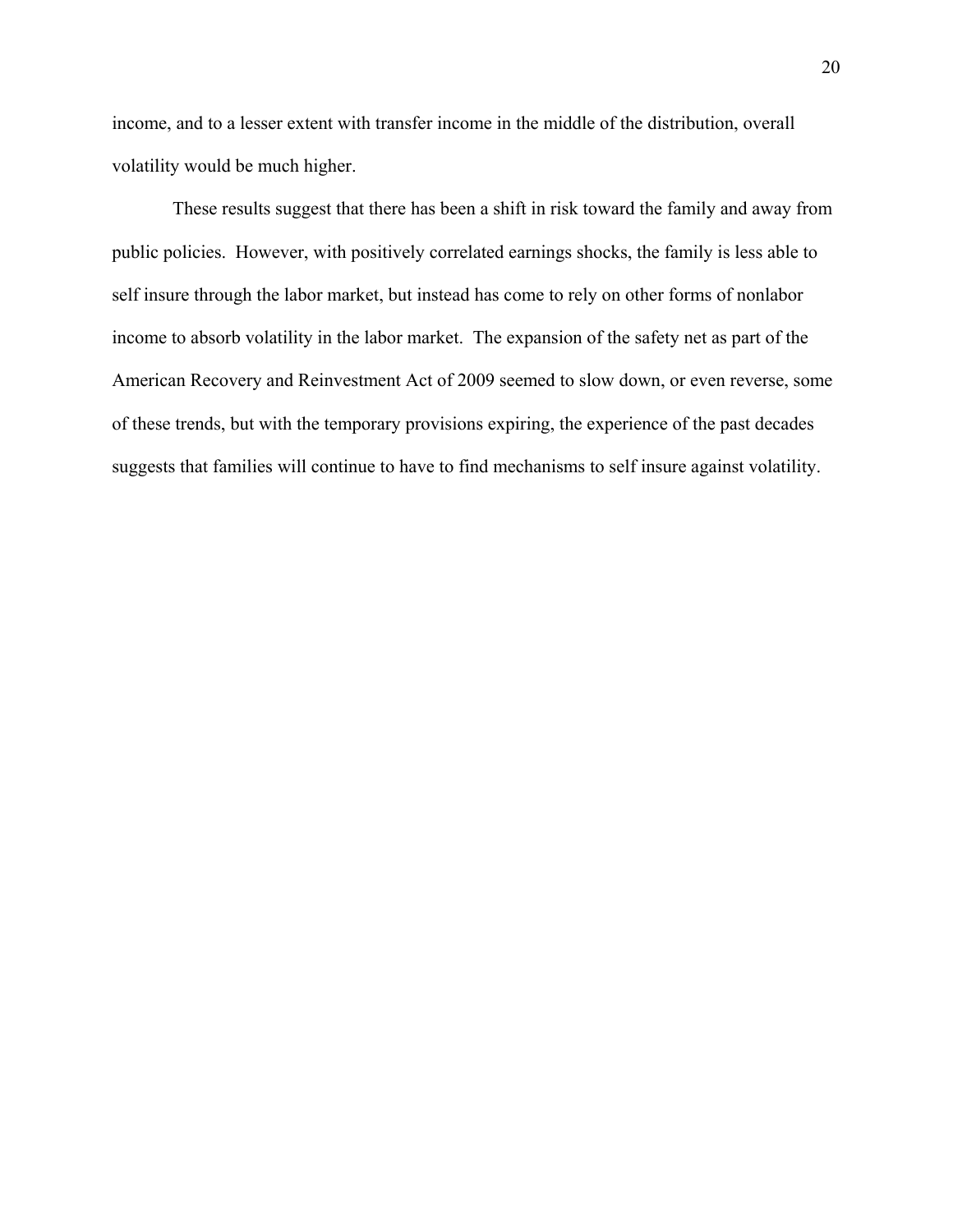#### **References**

Blank, Rebecca. 2012. *Changing Inequality*. Berkeley, CA: University of California Press.

- Bollinger, Christopher, and Barry Hirsch. 2006. "Match Bias from Earnings Imputation in the Current Population Survey: The Case of Imperfect Matching." *Journal of Labor Economics* 24(3): 483–520.
- Bollinger, Christopher, Luis Gonzales, and James P. Ziliak. 2009. "Welfare Reform and the Level and Composition of Income." In *Welfare Reform and its Long Term Consequences for America's Poor*, J. P. Ziliak (ed), Cambridge, UK: Cambridge University Press, 59- 103.
- Bohrnstedt, George W., and Arthur S. Goldberger. 1969. "On the Exact Covariance of Products of Random Variables. *Journal of the American Statistical Association* 64(328): 1439- 1442.
- Burkhauser, Richard, Shuaizhang Feng, Stephen P. Jenkins, and Jeff Larrimore. 2012. "Recent Trends in Top Income Shares in the USA: Reconciling Estimates from March CPS and IRS Tax Return Data." *The Review of Economics and Statistics* 94(2): 371-388.
- Burkhauser, Richard, J.S. Butler, Shuaizhang Feng, and Andrew J. Houtenville. 2004. "Long term trends in earnings inequality: what the CPS can tell us." *Economics Letters* 82(2): 295-299.
- Burkhauser, Richard, Shuaizhang Feng, and Stephen Jenkins. 2007. "Using the P90/P10 Index to Measure US Inequality Trends with Current Population Survey Data: A View from Inside the Census Bureau Vaults." IZA Discussion Paper 2839.
- Cameron, Stephen, and Joseph Tracy. 1998. "Earnings Variability in the United States: An Examination Using Matched-CPS Data," Mimeo. http://www.newyorkfed.org/research/economists/tracy/earnings\_variability.pdf
- Celik, Sule, Chinhui Juhn, Kristin McCue, and Jesse Thompson. 2009. "Understanding Earnings Instability: How Important are Employment Fluctuations and Job Changes?" Census CES Working Paper 09-02.
- Dahl, Molly, Thomas DeLeire, and Jonathan Schwabish. 2011. "Estimates of Year-to-Year Variability in Worker Earnings and in Household Incomes from Administrative, Survey, and Matched Data." *Journal of Human Resources*, Forthcoming.
- Dynan, Karen E., Douglas W. Elmendorf, and Daniel E. Sichel. 2008. "The Evolution of Household Income Volatility." http://www.brookings.edu/~/media/Files/rc/papers/2007/06useconomics\_dynan/06usecon omics\_dynan.pdf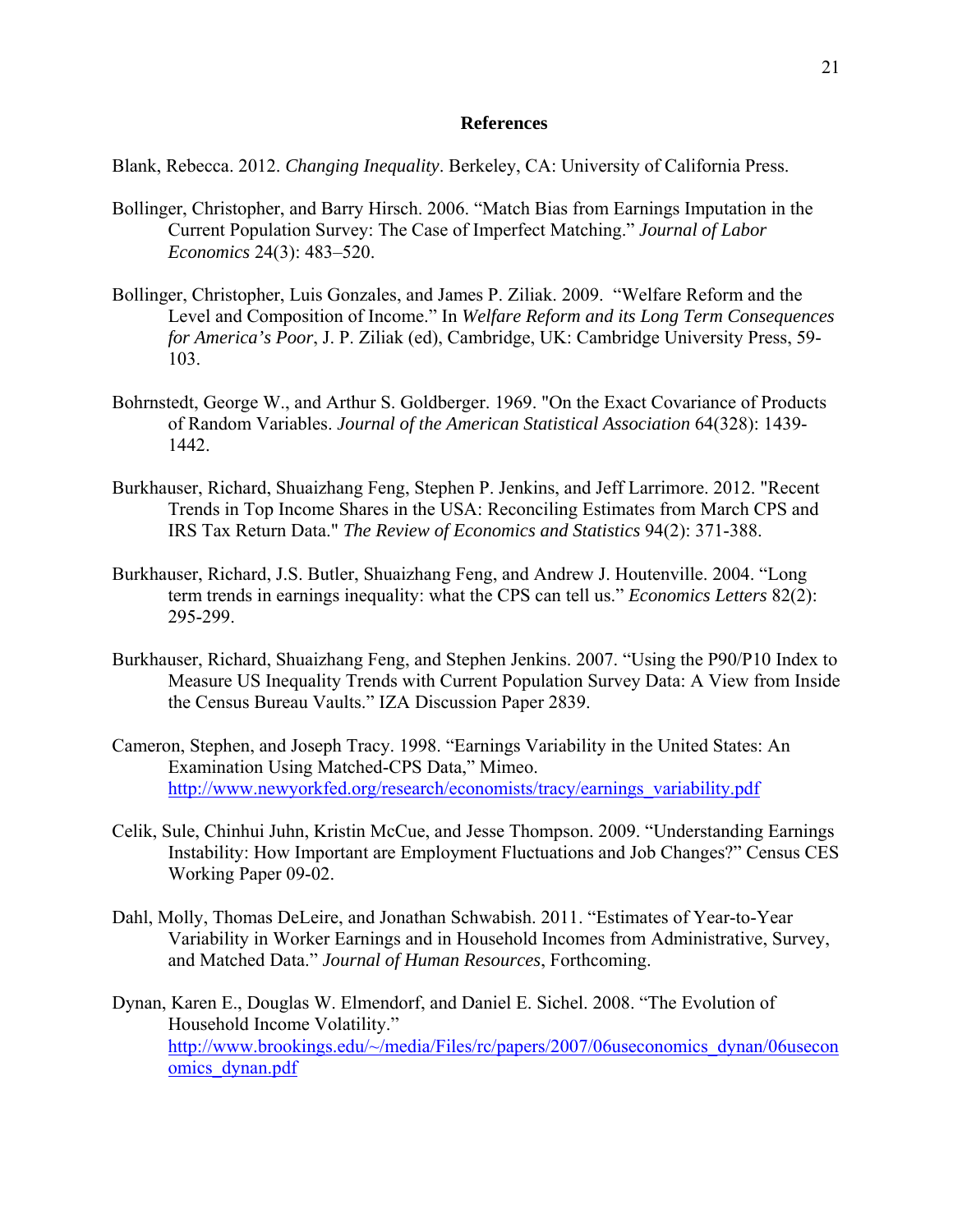Dynarski, Susan and Jonathan Gruber. 1997. "Can Families Smooth Variable Earnings?" *Brookings Papers on Economic Activity* 1, 229–284.

Frank, Robert. 2011. "The Wild Ride of the 1%." *Wall Street Journal*, October 22, 2011, C1.

- Gittleman, Maury, and Mary Joyce. 1996. "Earnings Mobility and Long-Run Inequality: An Analysis Using Matched CPS Data." *Industrial Relations* 35(2): 180-196.
- Gottschalk, Peter and Robert Moffitt. 1994. "The Growth of Earnings Instability in the U.S. Labor Market." *Brookings Papers on Economic Activity* 1, 217–254.
- Gottschalk, Peter, and Robert Moffitt. 2009. "The Rising Instability of U.S. Earnings." *Journal of Economic Perspectives* 23(4): 3-24.
- Gundersen, Craig, and James P. Ziliak. 2003. "The Role of Food Stamps in Consumption Stabilization," *Journal of Human Resources* 38(Supplement): 1051–1079.
- Haider, Steven. 2001. "Earnings Instability and Earnings Inequality of Males in the United States: 1967–1991." *Journal of Labor Economics* 19(4): 799–836.
- Hacker, Jacob S., and Elisabeth Jacobs. 2008. "The Rising Instability of American Family Incomes, 1969-2004: Evidence from the Panel Study of Income Dynamics." EPI Briefing Paper 213, Economic Policy Institute.
- Jensen, Shane T., and Stephen H. Shore. 2008. "Changes in the Distribution of Income Volatility." http://arxiv.org/PS\_cache/arxiv/pdf/0808/0808.1090v1.pdf.
- Juhn, Chinhui, and Kristin, McCue. 2010. "Comparing Measures of Earnings Instability Based on Survey and Administrative Reports." Census CES Working Paper 10-15.
- Keys, Ben. 2008. "Trends in Income and Consumption Volatility, 1970–2000." In *Income Volatility and Food Assistance in the United States*, D. Jolliffe and J. P. Ziliak, eds., Kalamazoo, MI: W.E. Upjohn Institute.
- Kniesner, Thomas J., and James P. Ziliak. 2002. "Tax Reform and Automatic Stabilization." *American Economic Review* 92(3): 590-612.
- Larrimore, Jeff, Richard V. Burkhauser, Shuaizhang Feng, and Laura Zayatz. "Consistent cell means for topcoded incomes in the public use march CPS (1976-2007)." *Journal of Economic and Social Measurement* 33(2008): 89-128.

Lundberg, Shelly. 1985. "The Added Worker Effect," *Journal of Labor Economics* 3(1): 11-37.

Meyer, Bruce and Dan Rosenbaum. 2001. "Welfare, the Earned Income Tax Credit, and the Labor Supply of Single Mothers." *Quarterly Journal of Economics* 116(3): 1063-1114.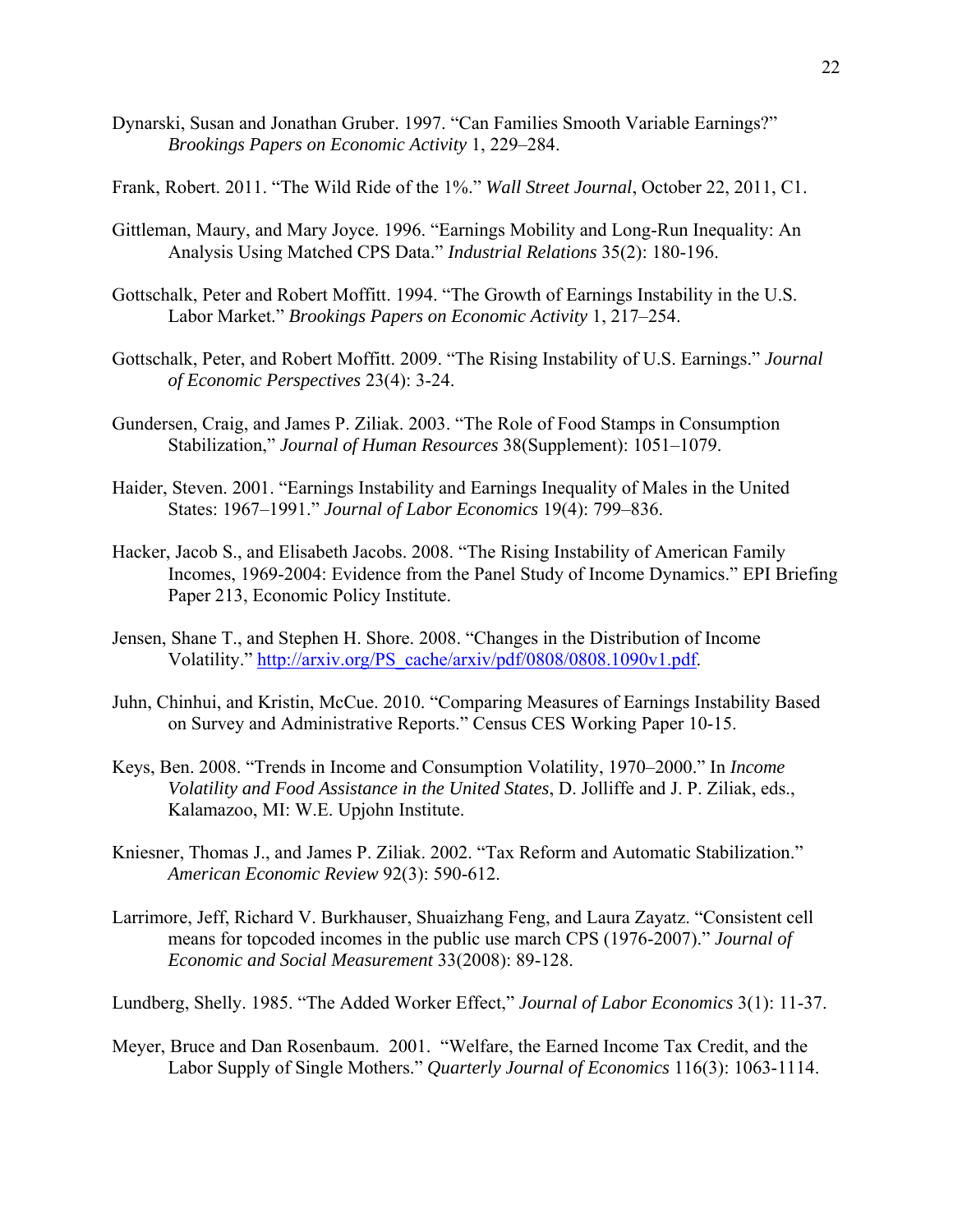- Parker, Jonathan A., and Annette Vissing-Jorgensen. 2009. "Who Bears Aggregate Fluctuations and How?" *American Economic Review*: Papers and Proceedings 99(2): 399-405.
- Parker, Jonathan A., and Annette Vissing-Jorgensen. 2010. "The Increase in Income Cyclicality of High-Income Households and its Relation to the Rise in Top Income Shares." *Brookings Papers on Economic Activity* 41(2): 1-55.
- Piketty, Thomas, and Emmanuel Saez. 2003. "Income Inequality in the United States, 1913– 1998." *Quarterly Journal of Economics* 118(1): 1–39.
- Shimer, Robert, and Lones Smith. 2000. "Assortative Matching and Search," *Econometrica* 68(2): 343-369.
- Shin, Donggyun, and Gary Solon. 2008. "Trends in Men's Earnings Volatility: What Does the Panel Study of Income Dynamics Show?" NBER Working Papers, 14075.
- Winship, Scott. 2009. "The Very Small Risk Shift: Trends in Family Income Changes." Unpublished dissertation, Harvard University.
- Wooldridge, Jeffrey. 2001. *Econometric Analysis of Cross Section and Panel Data*. Cambridge, MA: The MIT Press.
- Ziliak, James P. 2011. "Recent Developments in Antipoverty Policies in the United States." EWC-KDI Conference on Social Welfare Issues: Paper 9.
- Ziliak, James P., Bradley Hardy, and Christopher Bollinger. 2011. Earnings Volatility in America: Evidence from Matched CPS. *Labour Economics* 18(6): 742-754.
- Ziliak, James P., and Thomas J. Kniesner. 1998. "The Importance of Sample Attrition in Life-Cycle Labor Supply Estimation," *Journal of Human Resources* 33(2): 507–530.
- Ziliak, James P. 2009. *Welfare Reform and its Long Term Consequences for America's Poor.*  Cambridge, UK: Cambridge University Press.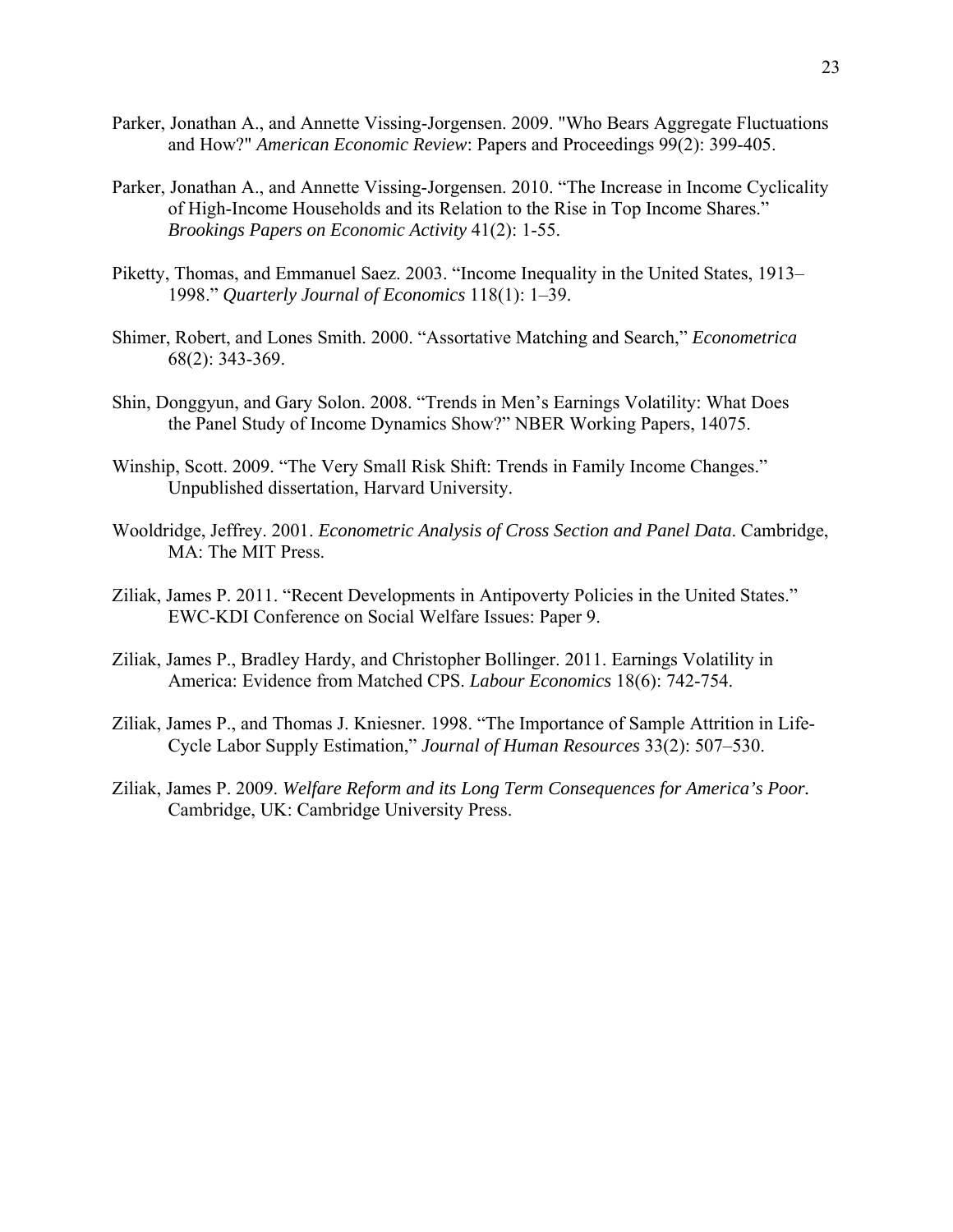

**Figure 1: Trends in Disposable Income Volatility**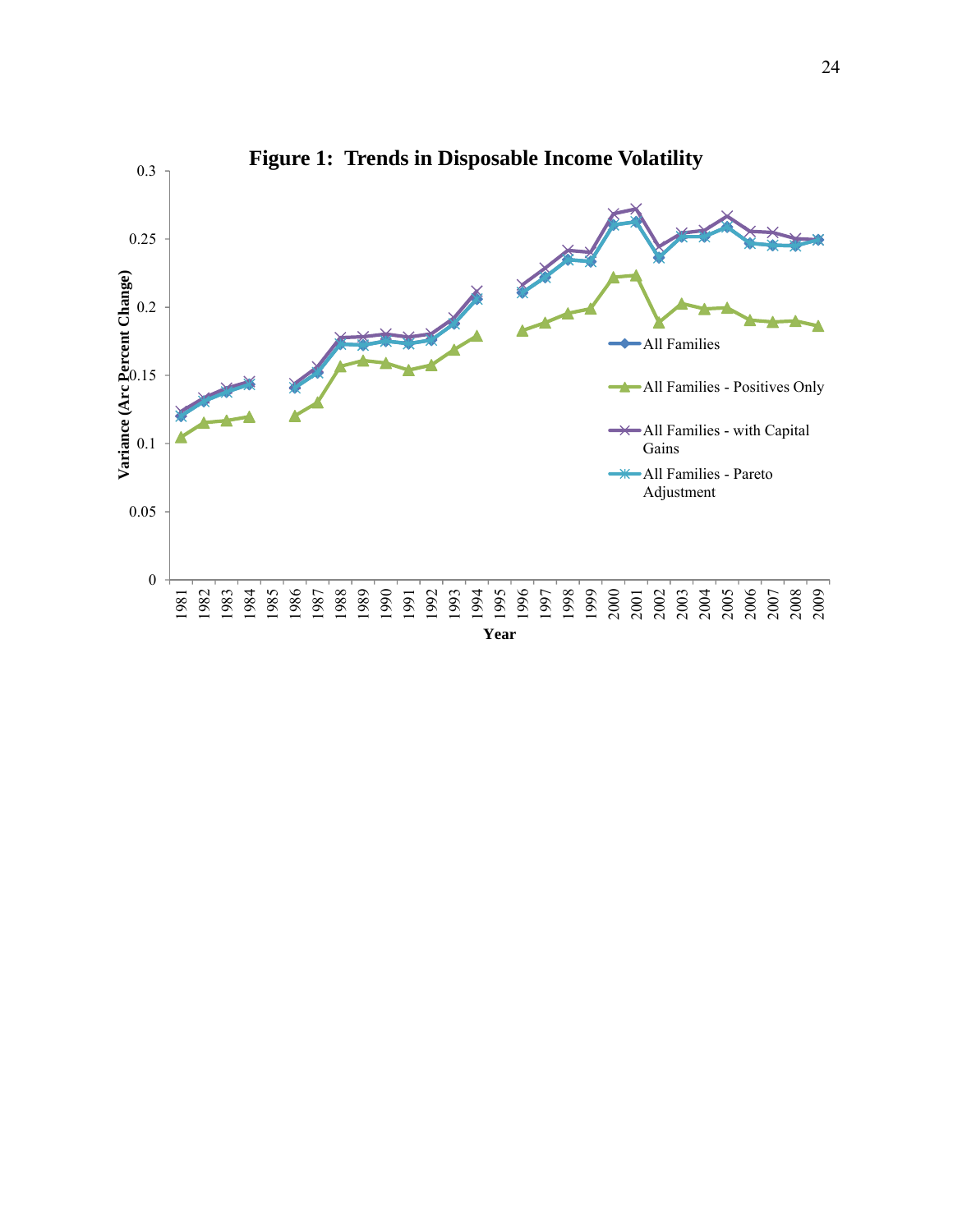

**Figure 2: Trends in Disposable Income Volatility by Race and Family Structure**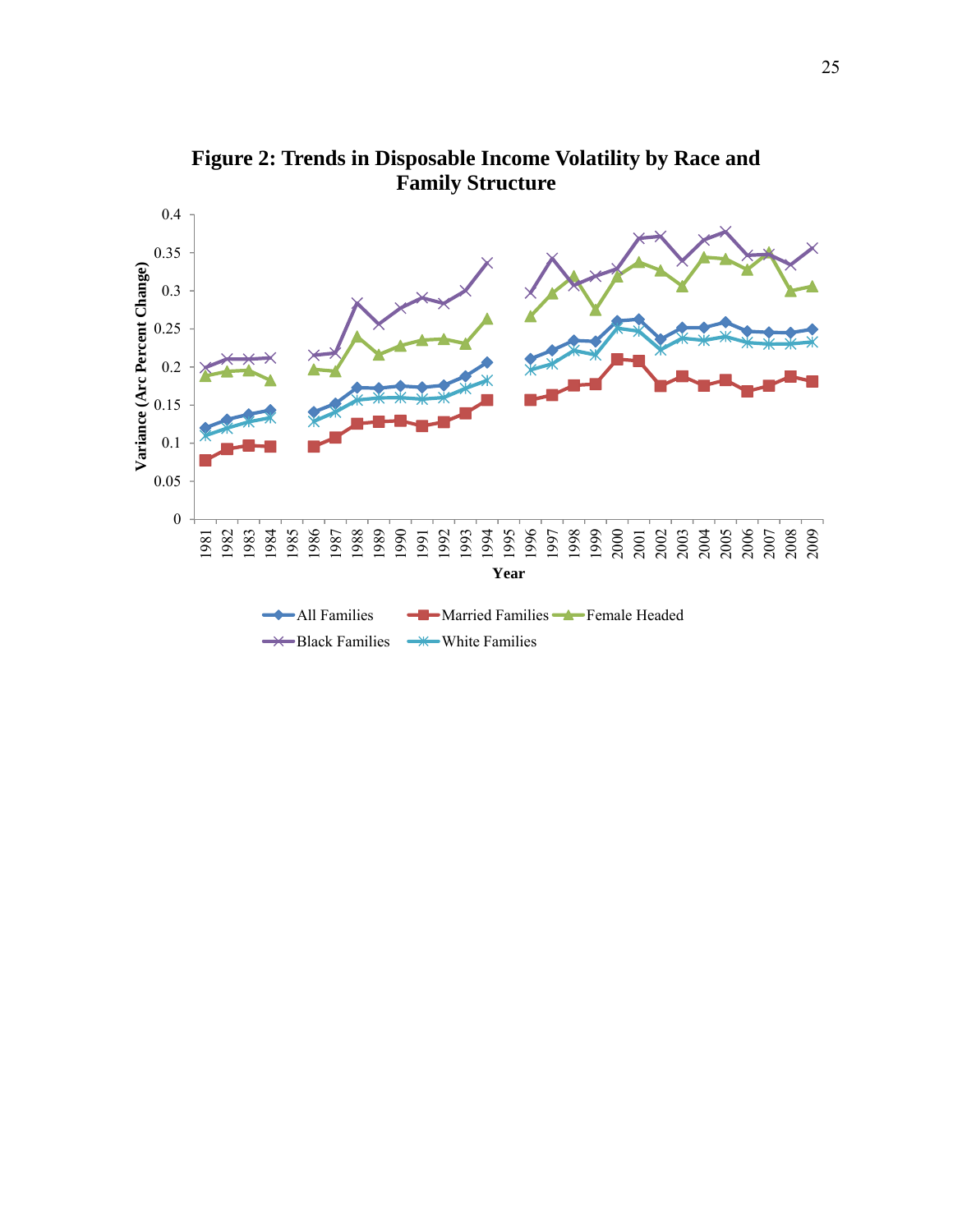

**Figure 3. Trends in Variance Components of Disposable Income Volatility**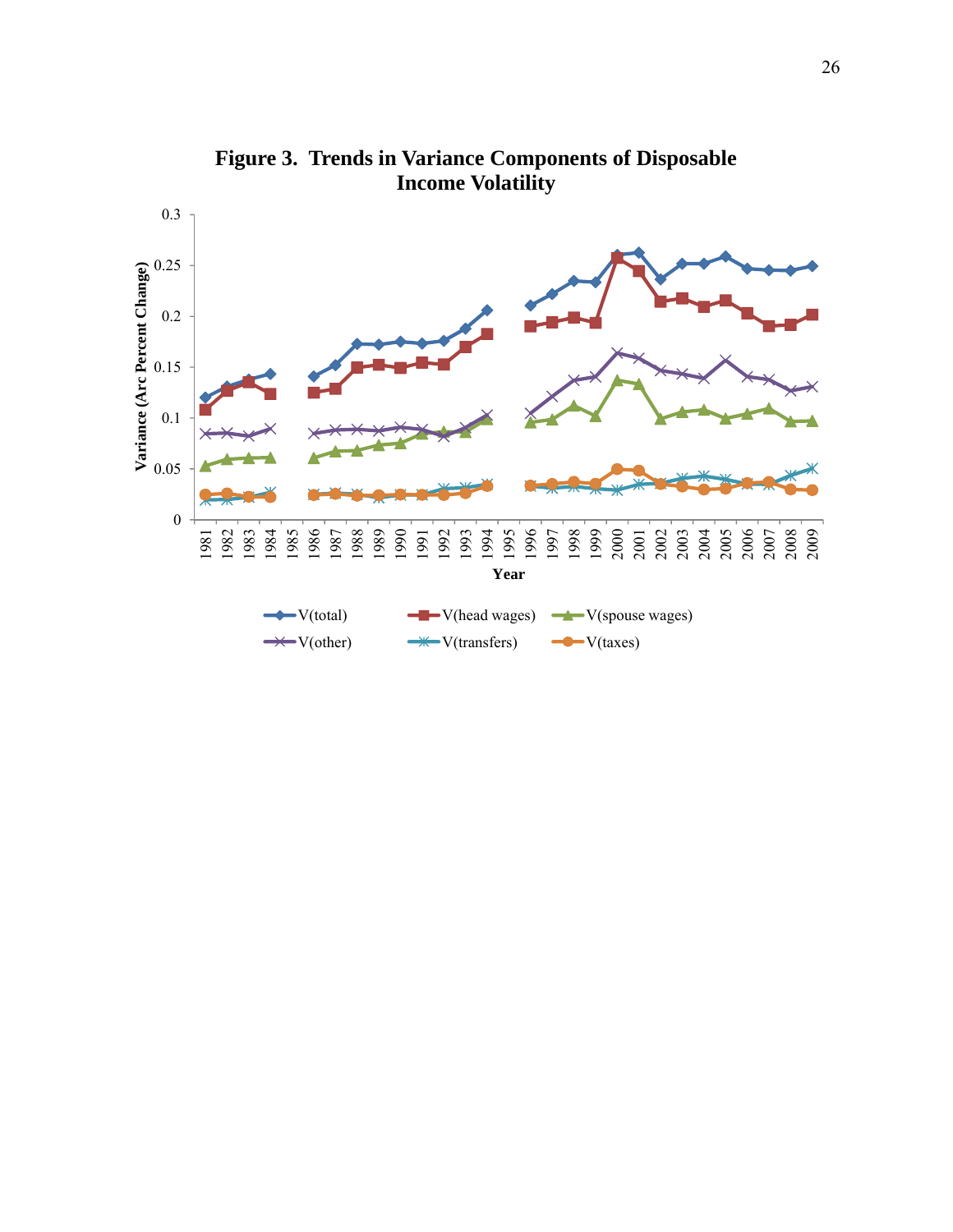

**Figure 4. Trends in Covariance Components of Disposable**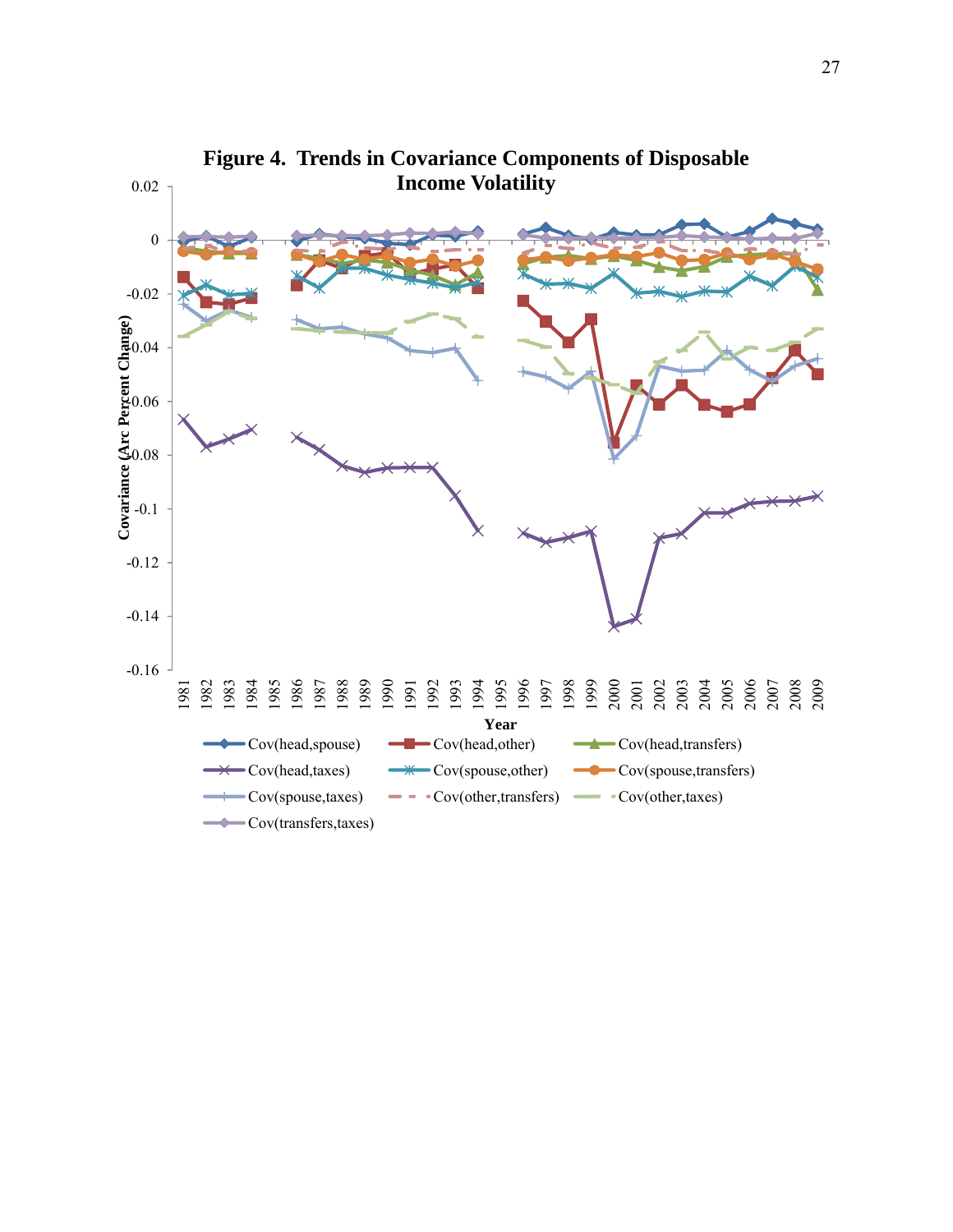

**Figure 5. Trends in Disposable Income Volatility by Location in Initial Year Disposable Income Distribution**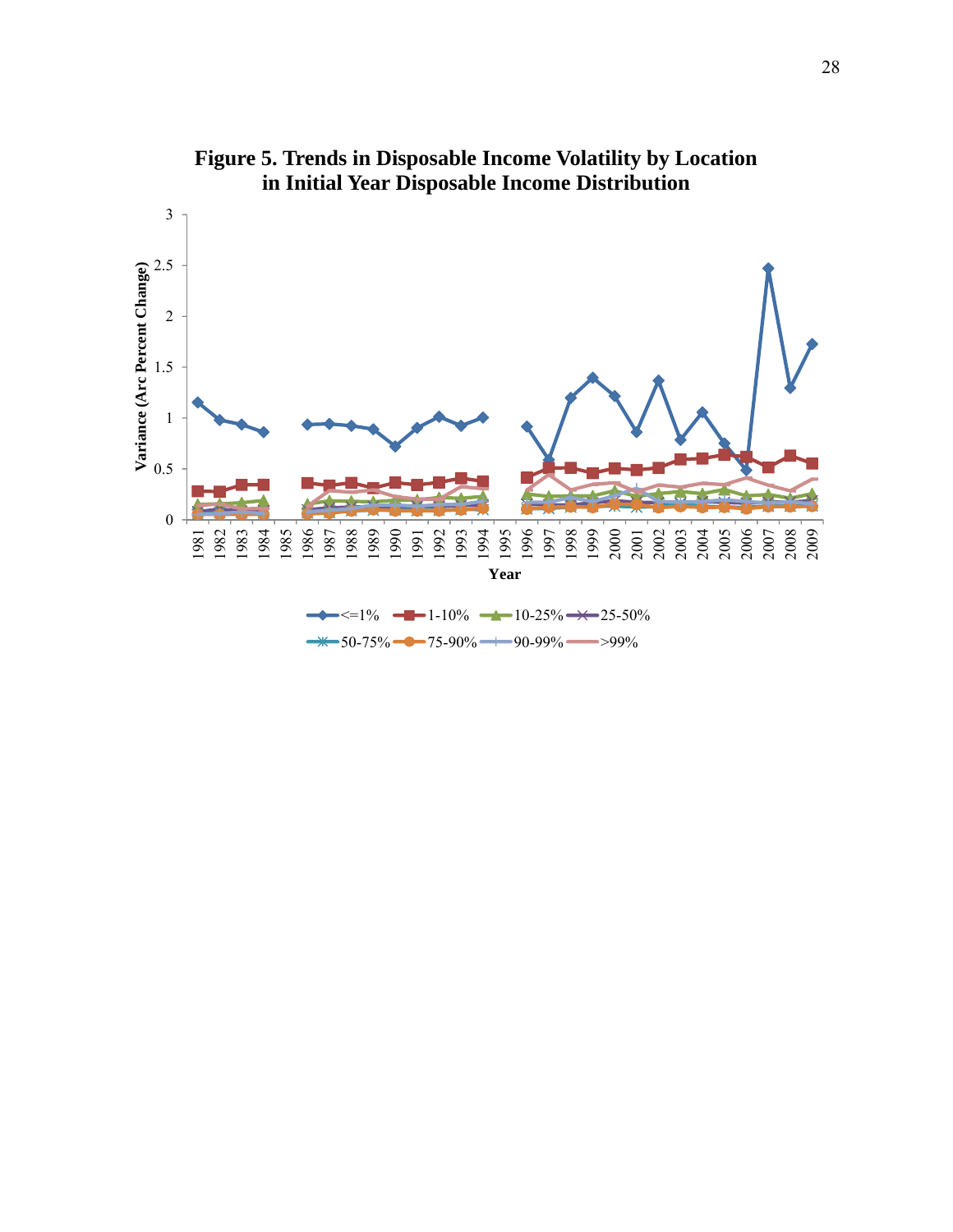|      | <br>--------<br>$\sim$ $\sim$ $\sim$ $\sim$ $\sim$<br><u>VULVAVAL</u><br>$\sim$ $\sim$ $\sim$ $\sim$ $\sim$<br>. |        |          |         |         |         |         |         |         |         |          |           |          |         |         |         |
|------|------------------------------------------------------------------------------------------------------------------|--------|----------|---------|---------|---------|---------|---------|---------|---------|----------|-----------|----------|---------|---------|---------|
| Year | Total                                                                                                            | Var    | Var      |         |         |         | Cov     | Cov     | Cov     | Cov     | Cov      | $\rm Cov$ | Cov      | Cov     | Cov     | Cov     |
|      | Var                                                                                                              | (head  | (spouse) | Var     | Var     | Var     | (head,  | (head.  | (head,  | (head,  | (spouse, | (spouse,  | (spouse, | (other. | (other. | (trans, |
|      |                                                                                                                  | wages) | wages    | (other) | (trans) | (taxes) | spouse) | other   | trans)  | taxes)  | other)   | trans     | taxes    | trans)  | taxes)  | taxes)  |
| 1981 |                                                                                                                  | 0.90   | 0.44     | 0.70    | 0.16    | 0.2     | 0.00    | $-0.11$ | $-0.02$ | $-0.55$ | $-0.17$  | $-0.03$   | $-0.20$  | $-0.03$ | $-0.30$ | 0.01    |
| 1986 | 0.14                                                                                                             | 0.89   | 0.43     | 0.60    | 0.18    | 0.17    | 0.00    | $-0.12$ | $-0.04$ | $-0.52$ | $-0.09$  | $-0.04$   | $-0.21$  | $-0.03$ | $-0.23$ | 0.01    |
| 1989 | 0.17                                                                                                             | 0.88   | 0.43     | 0.51    | 0.13    | 0.14    | 0.00    | $-0.03$ | $-0.04$ | $-0.50$ | $-0.06$  | $-0.04$   | $-0.20$  | $-0.02$ | $-0.20$ | 0.01    |
| 1993 | 0.19                                                                                                             | 0.90   | 0.46     | 0.48    | 0.17    | 0.14    | 0.01    | $-0.05$ | $-0.09$ | $-0.51$ | $-0.09$  | $-0.05$   | $-0.21$  | $-0.02$ | $-0.16$ | 0.02    |
| 1997 | 0.22                                                                                                             | 0.87   | 0.44     | 0.55    | 0.14    | 0.16    | 0.02    | $-0.14$ | $-0.03$ | $-0.51$ | $-0.07$  | $-0.03$   | $-0.23$  | $-0.01$ | $-0.18$ | 0.00    |
| 2001 | 0.26                                                                                                             | 0.93   | 0.51     | 0.60    | 0.13    | 0.18    | 0.01    | $-0.21$ | $-0.03$ | $-0.54$ | $-0.08$  | $-0.02$   | $-0.28$  | $-0.01$ | $-0.22$ | 0.00    |
| 2005 | 0.26                                                                                                             | 0.83   | 0.38     | 0.61    | 0.15    | 0.12    | 0.00    | $-0.25$ | $-0.02$ | $-0.39$ | $-0.07$  | $-0.02$   | $-0.16$  | $-0.02$ | $-0.17$ | 0.00    |
| 2009 | 0.25                                                                                                             | 0.81   | 0.39     | 0.52    | 0.20    | 0.12    | 0.02    | $-0.20$ | $-0.07$ | $-0.38$ | $-0.06$  | $-0.04$   | $-0.18$  | $-0.01$ | $-0.13$ | 0.01    |

 **Table 1. Total Variance and Share of Family Income Volatility Decomposition by Component, All Families**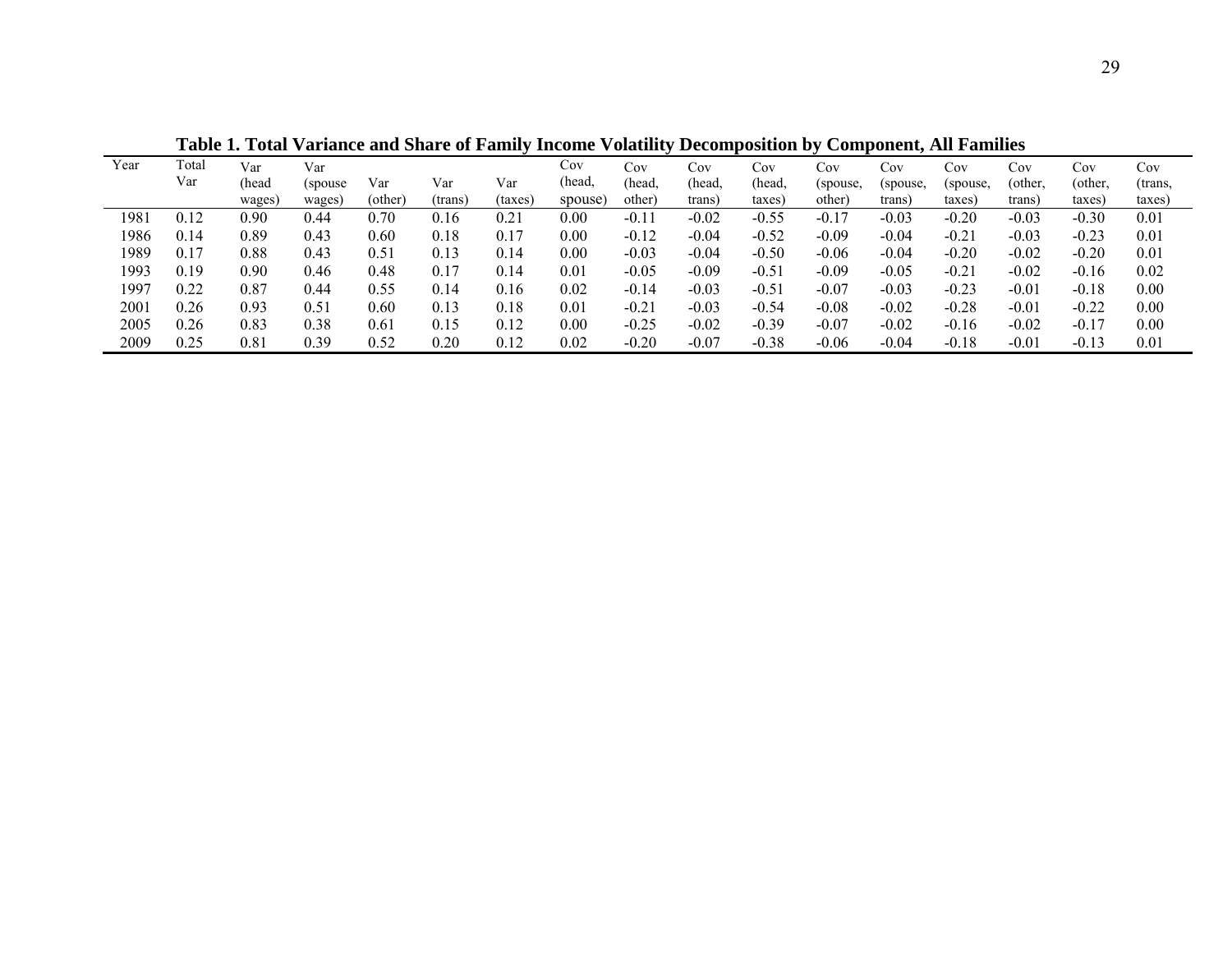| Year | Total | Var    | Var      |         |         |         | $\cos$  | Cov     | $\rm Cov$ | Cov     | Cov      | Cov      | Cov      | Cov     | Cov     | Cov     |
|------|-------|--------|----------|---------|---------|---------|---------|---------|-----------|---------|----------|----------|----------|---------|---------|---------|
|      | Var   | head   | (spouse) | Var     | Var     | Var     | (head.  | (head.  | (head.    | head,   | (spouse, | (spouse, | (spouse, | (other, | (other, | (trans. |
|      |       | wages) | wages)   | (other) | (trans) | (taxes) | spouse  | other)  | trans)    | taxes)  | other    | trans)   | taxes)   | trans)  | taxes)  | taxes)  |
| 1981 | 0.08  | 1.46   | 0.45     | 0.81    | 0.08    | 0.29    | $-0.03$ | $-0.22$ | $-0.05$   | $-0.91$ | $-0.31$  | $-0.02$  | $-0.19$  | $-0.02$ | $-0.36$ | 0.01    |
| 1986 | 0.10  | .34    | 0.40     | 0.68    | 0.07    | 0.23    | $-0.03$ | $-0.20$ | $-0.05$   | $-0.79$ | $-0.18$  | $-0.01$  | $-0.19$  | $-0.02$ | $-0.27$ | 0.01    |
| 1989 | 0.13  | 14، ،  | 0.37     | 0.55    | 0.06    | 0.16    | 0.01    | $-0.07$ | $-0.05$   | $-0.65$ | $-0.12$  | $-0.01$  | $-0.18$  | $-0.01$ | $-0.22$ | 0.01    |
| 1993 | 0.14  | 16،،   | 0.39     | 0.55    | 0.06    | 0.17    | 0.01    | $-0.05$ | $-0.06$   | $-0.66$ | $-0.13$  | $-0.02$  | $-0.19$  | 0.00    | $-0.22$ | 0.01    |
| 1997 | 0.16  | 1.17   | 0.39     | 0.56    | 0.10    | 0.17    | 0.02    | $-0.10$ | $-0.08$   | $-0.67$ | $-0.16$  | $-0.02$  | $-0.18$  | $-0.01$ | $-0.19$ | 0.01    |
| 2001 | 0.21  | .22    | 0.40     | 0.70    | 0.09    | 0.20    | 0.04    | $-0.27$ | $-0.04$   | $-0.70$ | $-0.16$  | $-0.01$  | $-0.22$  | $-0.01$ | $-0.24$ | 0.00    |
| 2005 | 0.18  | l.32   | 0.45     | 0.79    | 0.08    | 0.23    | 0.03    | $-0.43$ | $-0.03$   | $-0.75$ | $-0.15$  | 0.00     | $-0.27$  | $-0.01$ | $-0.26$ | 0.00    |
| 2009 | 0.18  | .25    | 0.37     | 0.93    | 0.08    | 0.16    | 0.01    | $-0.58$ | $-0.03$   | $-0.57$ | $-0.19$  | 0.00     | $-0.16$  | $-0.02$ | $-0.25$ | 0.00    |

 **Table 2. Total Variance and Share of Family Income Volatility Decomposition by Component, All Married Families**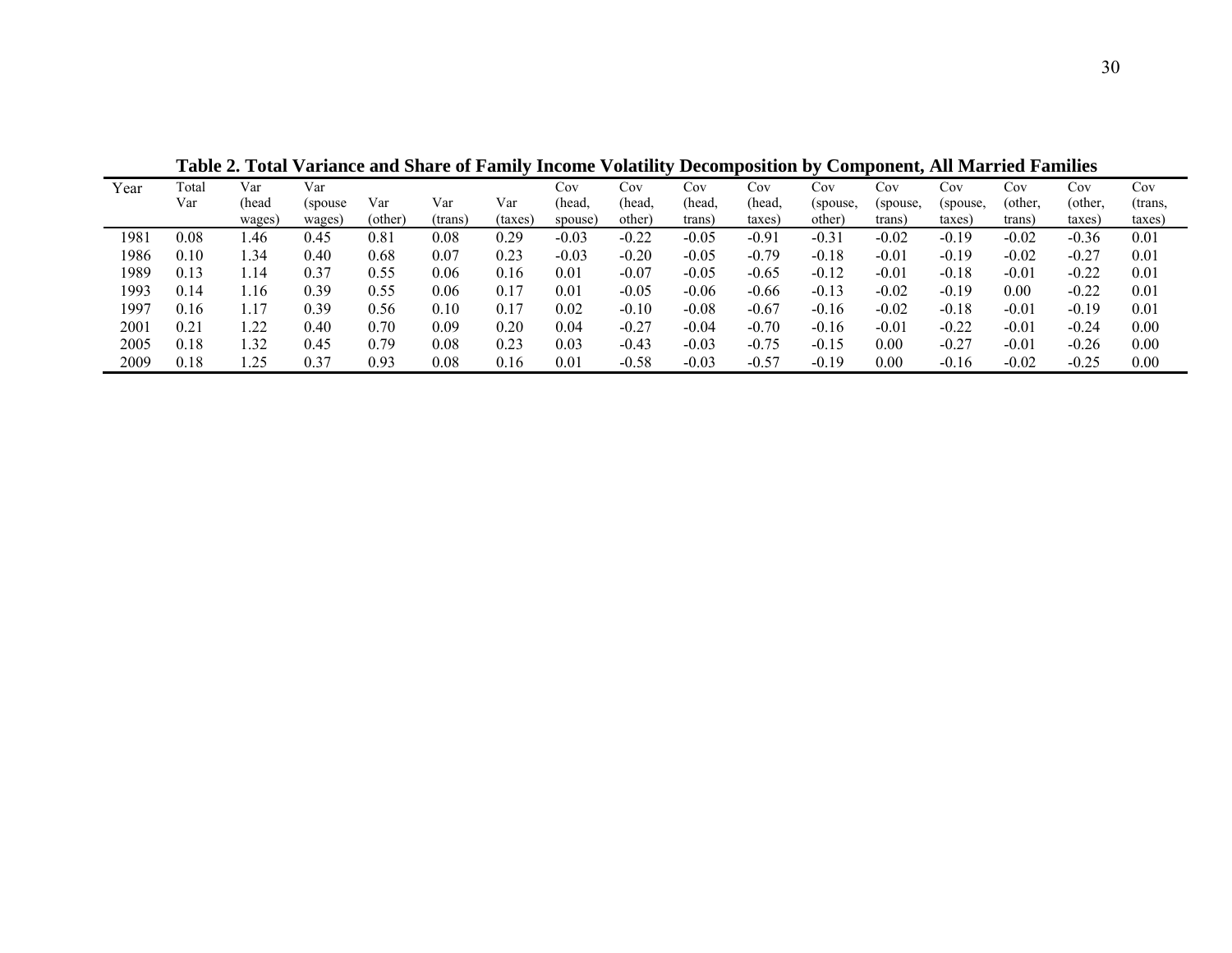| Year<br>Total<br>Var<br>Cov<br>Cov<br>Cov<br>Cov<br>Cov<br>Cov<br>Cov<br>Cov<br>Var<br>Cov<br>Cov<br>Var<br>Var<br>Var<br>(head<br>Var<br>(head,<br>(other,<br>(head,<br>(head,<br>(other,<br>(head,<br>(spouse)<br>(spouse,<br>(spouse,<br>(spouse,<br>(trans,<br>(other)<br>other)<br>other)<br>(trans)<br>(taxes)<br>trans)<br>taxes)<br>taxes)<br>trans)<br>taxes)<br>taxes)<br>wages)<br>wages)<br>spouse)<br>trans)<br>Bottom 1% of Initial Year After-Tax Income Distribution<br>1981<br>1.15<br>0.54<br>0.32<br>0.58<br>0.08<br>$-0.08$<br>$-0.17$<br>$-0.16$<br>$-0.19$<br>$-0.14$<br>$-0.06$<br>$-0.07$<br>$-0.08$<br>$-0.03$<br>0.04<br>0.41<br>1989<br>0.89<br>0.73<br>0.42<br>$-0.13$<br>$-0.27$<br>$-0.14$<br>0.06<br>0.45<br>0.56<br>0.05<br>$-0.13$<br>$-0.14$<br>$-0.22$<br>$-0.04$<br>$-0.05$<br>$-0.14$<br>1999<br>1.39<br>0.63<br>0.40<br>$-0.15$<br>$-0.14$<br>$-0.10$<br>0.03<br>0.41<br>0.64<br>0.06<br>$-0.20$<br>$-0.20$<br>$-0.16$<br>$-0.11$<br>$-0.06$<br>$-0.04$<br>2009<br>1.71<br>0.26<br>0.20<br>0.46<br>0.52<br>0.05<br>$-0.08$<br>$-0.08$<br>$-0.02$<br>$-0.05$<br>$-0.02$<br>0.02<br>$-0.04$<br>$-0.06$<br>$-0.08$<br>$-0.06$<br>1-10% of Initial Year After-Tax Income Distribution<br>1981<br>0.28<br>0.49<br>0.32<br>0.04<br>$-0.09$<br>$-0.04$<br>$-0.22$<br>$-0.08$<br>$-0.05$<br>0.01<br>0.46<br>0.41<br>0.06<br>$-0.07$<br>$-0.17$<br>$-0.06$<br>1989<br>0.31<br>$-0.33$<br>$-0.11$<br>0.03<br>0.76<br>0.35<br>0.34<br>0.08<br>0.01<br>$-0.09$<br>$-0.11$<br>0.00<br>$-0.15$<br>0.45<br>$-0.16$<br>$-0.06$<br>1999<br>0.59<br>0.31<br>$-0.03$<br>$-0.02$<br>0.01<br>0.46<br>0.42<br>0.31<br>0.07<br>$-0.05$<br>$-0.26$<br>$-0.02$<br>$-0.07$<br>$-0.04$<br>$-0.08$<br>$-0.14$<br>2009<br>0.55<br>0.44<br>0.24<br>0.30<br>0.39<br>0.05<br>0.00<br>$-0.03$<br>$-0.08$<br>$-0.15$<br>$-0.03$<br>$-0.03$<br>$-0.03$<br>$-0.04$<br>$-0.02$<br>0.00<br>10-25% of Initial Year After-Tax Income Distribution<br>1981<br>0.15<br>$-0.08$<br>$-0.29$<br>0.02<br>0.84<br>0.64<br>0.14<br>0.15<br>$-0.04$<br>$-0.04$<br>$-0.03$<br>$-0.41$<br>$-0.09$<br>$-0.22$<br>$-0.06$<br>0.46<br>1989<br>0.18<br>0.87<br>0.48<br>0.18<br>$-0.04$<br>$-0.14$<br>$-0.03$<br>$-0.12$<br>0.01<br>0.51<br>0.11<br>$-0.05$<br>$-0.04$<br>$-0.45$<br>$-0.07$<br>$-0.20$<br>1999<br>0.23<br>0.64<br>0.11<br>$-0.05$<br>$-0.30$<br>$-0.10$<br>0.00<br>0.00<br>0.50<br>0.56<br>0.16<br>$-0.01$<br>$-0.09$<br>$-0.05$<br>$-0.21$<br>$-0.16$<br>2009<br>0.39<br>0.45<br>0.26<br>0.67<br>0.26<br>0.09<br>0.01<br>$-0.05$<br>$-0.14$<br>$-0.28$<br>$-0.02$<br>$-0.14$<br>$-0.04$<br>$-0.10$<br>0.03<br>$-0.14$<br>25-50% of Initial Year After-Tax Income Distribution<br>0.08<br>1.28<br>0.23<br>$-0.22$<br>$-0.25$<br>0.02<br>1981<br>0.53<br>0.76<br>0.09<br>$-0.04$<br>$-0.27$<br>$-0.04$<br>$-0.77$<br>$-0.03$<br>$-0.03$<br>$-0.26$<br>1989<br>0.95<br>0.13<br>0.58<br>0.05<br>0.15<br>$-0.05$<br>$-0.09$<br>$-0.05$<br>$-0.52$<br>$-0.07$<br>0.01<br>$-0.21$<br>0.01<br>0.50<br>$-0.01$<br>$-0.25$<br>1999<br>0.17<br>0.98<br>$-0.09$<br>$-0.22$<br>0.02<br>0.49<br>0.63<br>0.07<br>0.16<br>0.00<br>$-0.18$<br>$-0.06$<br>$-0.53$<br>$-0.03$<br>$-0.25$<br>$-0.01$<br>2009<br>0.19<br>0.96<br>0.53<br>0.12<br>0.13<br>0.02<br>$-0.22$<br>$-0.14$<br>$-0.07$<br>$-0.02$<br>0.03<br>0.55<br>$-0.43$<br>$-0.05$<br>$-0.26$<br>$-0.14$ |  |  | <u>t al iante and bhaile of f</u> |  | Y VILLUALLUY | <b>Decomposition</b> |  | Component and meonie of |  |  |
|--------------------------------------------------------------------------------------------------------------------------------------------------------------------------------------------------------------------------------------------------------------------------------------------------------------------------------------------------------------------------------------------------------------------------------------------------------------------------------------------------------------------------------------------------------------------------------------------------------------------------------------------------------------------------------------------------------------------------------------------------------------------------------------------------------------------------------------------------------------------------------------------------------------------------------------------------------------------------------------------------------------------------------------------------------------------------------------------------------------------------------------------------------------------------------------------------------------------------------------------------------------------------------------------------------------------------------------------------------------------------------------------------------------------------------------------------------------------------------------------------------------------------------------------------------------------------------------------------------------------------------------------------------------------------------------------------------------------------------------------------------------------------------------------------------------------------------------------------------------------------------------------------------------------------------------------------------------------------------------------------------------------------------------------------------------------------------------------------------------------------------------------------------------------------------------------------------------------------------------------------------------------------------------------------------------------------------------------------------------------------------------------------------------------------------------------------------------------------------------------------------------------------------------------------------------------------------------------------------------------------------------------------------------------------------------------------------------------------------------------------------------------------------------------------------------------------------------------------------------------------------------------------------------------------------------------------------------------------------------------------------------------------------------------------------------------------------------------------------------------------------------------------------------------------------------------------------------------------------------------------------------------------------------------------------------------------------------------------|--|--|-----------------------------------|--|--------------|----------------------|--|-------------------------|--|--|
|                                                                                                                                                                                                                                                                                                                                                                                                                                                                                                                                                                                                                                                                                                                                                                                                                                                                                                                                                                                                                                                                                                                                                                                                                                                                                                                                                                                                                                                                                                                                                                                                                                                                                                                                                                                                                                                                                                                                                                                                                                                                                                                                                                                                                                                                                                                                                                                                                                                                                                                                                                                                                                                                                                                                                                                                                                                                                                                                                                                                                                                                                                                                                                                                                                                                                                                                                  |  |  |                                   |  |              |                      |  |                         |  |  |
|                                                                                                                                                                                                                                                                                                                                                                                                                                                                                                                                                                                                                                                                                                                                                                                                                                                                                                                                                                                                                                                                                                                                                                                                                                                                                                                                                                                                                                                                                                                                                                                                                                                                                                                                                                                                                                                                                                                                                                                                                                                                                                                                                                                                                                                                                                                                                                                                                                                                                                                                                                                                                                                                                                                                                                                                                                                                                                                                                                                                                                                                                                                                                                                                                                                                                                                                                  |  |  |                                   |  |              |                      |  |                         |  |  |
|                                                                                                                                                                                                                                                                                                                                                                                                                                                                                                                                                                                                                                                                                                                                                                                                                                                                                                                                                                                                                                                                                                                                                                                                                                                                                                                                                                                                                                                                                                                                                                                                                                                                                                                                                                                                                                                                                                                                                                                                                                                                                                                                                                                                                                                                                                                                                                                                                                                                                                                                                                                                                                                                                                                                                                                                                                                                                                                                                                                                                                                                                                                                                                                                                                                                                                                                                  |  |  |                                   |  |              |                      |  |                         |  |  |
|                                                                                                                                                                                                                                                                                                                                                                                                                                                                                                                                                                                                                                                                                                                                                                                                                                                                                                                                                                                                                                                                                                                                                                                                                                                                                                                                                                                                                                                                                                                                                                                                                                                                                                                                                                                                                                                                                                                                                                                                                                                                                                                                                                                                                                                                                                                                                                                                                                                                                                                                                                                                                                                                                                                                                                                                                                                                                                                                                                                                                                                                                                                                                                                                                                                                                                                                                  |  |  |                                   |  |              |                      |  |                         |  |  |
|                                                                                                                                                                                                                                                                                                                                                                                                                                                                                                                                                                                                                                                                                                                                                                                                                                                                                                                                                                                                                                                                                                                                                                                                                                                                                                                                                                                                                                                                                                                                                                                                                                                                                                                                                                                                                                                                                                                                                                                                                                                                                                                                                                                                                                                                                                                                                                                                                                                                                                                                                                                                                                                                                                                                                                                                                                                                                                                                                                                                                                                                                                                                                                                                                                                                                                                                                  |  |  |                                   |  |              |                      |  |                         |  |  |
|                                                                                                                                                                                                                                                                                                                                                                                                                                                                                                                                                                                                                                                                                                                                                                                                                                                                                                                                                                                                                                                                                                                                                                                                                                                                                                                                                                                                                                                                                                                                                                                                                                                                                                                                                                                                                                                                                                                                                                                                                                                                                                                                                                                                                                                                                                                                                                                                                                                                                                                                                                                                                                                                                                                                                                                                                                                                                                                                                                                                                                                                                                                                                                                                                                                                                                                                                  |  |  |                                   |  |              |                      |  |                         |  |  |
|                                                                                                                                                                                                                                                                                                                                                                                                                                                                                                                                                                                                                                                                                                                                                                                                                                                                                                                                                                                                                                                                                                                                                                                                                                                                                                                                                                                                                                                                                                                                                                                                                                                                                                                                                                                                                                                                                                                                                                                                                                                                                                                                                                                                                                                                                                                                                                                                                                                                                                                                                                                                                                                                                                                                                                                                                                                                                                                                                                                                                                                                                                                                                                                                                                                                                                                                                  |  |  |                                   |  |              |                      |  |                         |  |  |
|                                                                                                                                                                                                                                                                                                                                                                                                                                                                                                                                                                                                                                                                                                                                                                                                                                                                                                                                                                                                                                                                                                                                                                                                                                                                                                                                                                                                                                                                                                                                                                                                                                                                                                                                                                                                                                                                                                                                                                                                                                                                                                                                                                                                                                                                                                                                                                                                                                                                                                                                                                                                                                                                                                                                                                                                                                                                                                                                                                                                                                                                                                                                                                                                                                                                                                                                                  |  |  |                                   |  |              |                      |  |                         |  |  |
|                                                                                                                                                                                                                                                                                                                                                                                                                                                                                                                                                                                                                                                                                                                                                                                                                                                                                                                                                                                                                                                                                                                                                                                                                                                                                                                                                                                                                                                                                                                                                                                                                                                                                                                                                                                                                                                                                                                                                                                                                                                                                                                                                                                                                                                                                                                                                                                                                                                                                                                                                                                                                                                                                                                                                                                                                                                                                                                                                                                                                                                                                                                                                                                                                                                                                                                                                  |  |  |                                   |  |              |                      |  |                         |  |  |
|                                                                                                                                                                                                                                                                                                                                                                                                                                                                                                                                                                                                                                                                                                                                                                                                                                                                                                                                                                                                                                                                                                                                                                                                                                                                                                                                                                                                                                                                                                                                                                                                                                                                                                                                                                                                                                                                                                                                                                                                                                                                                                                                                                                                                                                                                                                                                                                                                                                                                                                                                                                                                                                                                                                                                                                                                                                                                                                                                                                                                                                                                                                                                                                                                                                                                                                                                  |  |  |                                   |  |              |                      |  |                         |  |  |
|                                                                                                                                                                                                                                                                                                                                                                                                                                                                                                                                                                                                                                                                                                                                                                                                                                                                                                                                                                                                                                                                                                                                                                                                                                                                                                                                                                                                                                                                                                                                                                                                                                                                                                                                                                                                                                                                                                                                                                                                                                                                                                                                                                                                                                                                                                                                                                                                                                                                                                                                                                                                                                                                                                                                                                                                                                                                                                                                                                                                                                                                                                                                                                                                                                                                                                                                                  |  |  |                                   |  |              |                      |  |                         |  |  |
|                                                                                                                                                                                                                                                                                                                                                                                                                                                                                                                                                                                                                                                                                                                                                                                                                                                                                                                                                                                                                                                                                                                                                                                                                                                                                                                                                                                                                                                                                                                                                                                                                                                                                                                                                                                                                                                                                                                                                                                                                                                                                                                                                                                                                                                                                                                                                                                                                                                                                                                                                                                                                                                                                                                                                                                                                                                                                                                                                                                                                                                                                                                                                                                                                                                                                                                                                  |  |  |                                   |  |              |                      |  |                         |  |  |
|                                                                                                                                                                                                                                                                                                                                                                                                                                                                                                                                                                                                                                                                                                                                                                                                                                                                                                                                                                                                                                                                                                                                                                                                                                                                                                                                                                                                                                                                                                                                                                                                                                                                                                                                                                                                                                                                                                                                                                                                                                                                                                                                                                                                                                                                                                                                                                                                                                                                                                                                                                                                                                                                                                                                                                                                                                                                                                                                                                                                                                                                                                                                                                                                                                                                                                                                                  |  |  |                                   |  |              |                      |  |                         |  |  |
|                                                                                                                                                                                                                                                                                                                                                                                                                                                                                                                                                                                                                                                                                                                                                                                                                                                                                                                                                                                                                                                                                                                                                                                                                                                                                                                                                                                                                                                                                                                                                                                                                                                                                                                                                                                                                                                                                                                                                                                                                                                                                                                                                                                                                                                                                                                                                                                                                                                                                                                                                                                                                                                                                                                                                                                                                                                                                                                                                                                                                                                                                                                                                                                                                                                                                                                                                  |  |  |                                   |  |              |                      |  |                         |  |  |
|                                                                                                                                                                                                                                                                                                                                                                                                                                                                                                                                                                                                                                                                                                                                                                                                                                                                                                                                                                                                                                                                                                                                                                                                                                                                                                                                                                                                                                                                                                                                                                                                                                                                                                                                                                                                                                                                                                                                                                                                                                                                                                                                                                                                                                                                                                                                                                                                                                                                                                                                                                                                                                                                                                                                                                                                                                                                                                                                                                                                                                                                                                                                                                                                                                                                                                                                                  |  |  |                                   |  |              |                      |  |                         |  |  |
|                                                                                                                                                                                                                                                                                                                                                                                                                                                                                                                                                                                                                                                                                                                                                                                                                                                                                                                                                                                                                                                                                                                                                                                                                                                                                                                                                                                                                                                                                                                                                                                                                                                                                                                                                                                                                                                                                                                                                                                                                                                                                                                                                                                                                                                                                                                                                                                                                                                                                                                                                                                                                                                                                                                                                                                                                                                                                                                                                                                                                                                                                                                                                                                                                                                                                                                                                  |  |  |                                   |  |              |                      |  |                         |  |  |
|                                                                                                                                                                                                                                                                                                                                                                                                                                                                                                                                                                                                                                                                                                                                                                                                                                                                                                                                                                                                                                                                                                                                                                                                                                                                                                                                                                                                                                                                                                                                                                                                                                                                                                                                                                                                                                                                                                                                                                                                                                                                                                                                                                                                                                                                                                                                                                                                                                                                                                                                                                                                                                                                                                                                                                                                                                                                                                                                                                                                                                                                                                                                                                                                                                                                                                                                                  |  |  |                                   |  |              |                      |  |                         |  |  |
|                                                                                                                                                                                                                                                                                                                                                                                                                                                                                                                                                                                                                                                                                                                                                                                                                                                                                                                                                                                                                                                                                                                                                                                                                                                                                                                                                                                                                                                                                                                                                                                                                                                                                                                                                                                                                                                                                                                                                                                                                                                                                                                                                                                                                                                                                                                                                                                                                                                                                                                                                                                                                                                                                                                                                                                                                                                                                                                                                                                                                                                                                                                                                                                                                                                                                                                                                  |  |  |                                   |  |              |                      |  |                         |  |  |
|                                                                                                                                                                                                                                                                                                                                                                                                                                                                                                                                                                                                                                                                                                                                                                                                                                                                                                                                                                                                                                                                                                                                                                                                                                                                                                                                                                                                                                                                                                                                                                                                                                                                                                                                                                                                                                                                                                                                                                                                                                                                                                                                                                                                                                                                                                                                                                                                                                                                                                                                                                                                                                                                                                                                                                                                                                                                                                                                                                                                                                                                                                                                                                                                                                                                                                                                                  |  |  |                                   |  |              |                      |  |                         |  |  |
|                                                                                                                                                                                                                                                                                                                                                                                                                                                                                                                                                                                                                                                                                                                                                                                                                                                                                                                                                                                                                                                                                                                                                                                                                                                                                                                                                                                                                                                                                                                                                                                                                                                                                                                                                                                                                                                                                                                                                                                                                                                                                                                                                                                                                                                                                                                                                                                                                                                                                                                                                                                                                                                                                                                                                                                                                                                                                                                                                                                                                                                                                                                                                                                                                                                                                                                                                  |  |  |                                   |  |              |                      |  |                         |  |  |
|                                                                                                                                                                                                                                                                                                                                                                                                                                                                                                                                                                                                                                                                                                                                                                                                                                                                                                                                                                                                                                                                                                                                                                                                                                                                                                                                                                                                                                                                                                                                                                                                                                                                                                                                                                                                                                                                                                                                                                                                                                                                                                                                                                                                                                                                                                                                                                                                                                                                                                                                                                                                                                                                                                                                                                                                                                                                                                                                                                                                                                                                                                                                                                                                                                                                                                                                                  |  |  |                                   |  |              |                      |  |                         |  |  |
|                                                                                                                                                                                                                                                                                                                                                                                                                                                                                                                                                                                                                                                                                                                                                                                                                                                                                                                                                                                                                                                                                                                                                                                                                                                                                                                                                                                                                                                                                                                                                                                                                                                                                                                                                                                                                                                                                                                                                                                                                                                                                                                                                                                                                                                                                                                                                                                                                                                                                                                                                                                                                                                                                                                                                                                                                                                                                                                                                                                                                                                                                                                                                                                                                                                                                                                                                  |  |  |                                   |  |              |                      |  |                         |  |  |
|                                                                                                                                                                                                                                                                                                                                                                                                                                                                                                                                                                                                                                                                                                                                                                                                                                                                                                                                                                                                                                                                                                                                                                                                                                                                                                                                                                                                                                                                                                                                                                                                                                                                                                                                                                                                                                                                                                                                                                                                                                                                                                                                                                                                                                                                                                                                                                                                                                                                                                                                                                                                                                                                                                                                                                                                                                                                                                                                                                                                                                                                                                                                                                                                                                                                                                                                                  |  |  |                                   |  |              |                      |  |                         |  |  |
|                                                                                                                                                                                                                                                                                                                                                                                                                                                                                                                                                                                                                                                                                                                                                                                                                                                                                                                                                                                                                                                                                                                                                                                                                                                                                                                                                                                                                                                                                                                                                                                                                                                                                                                                                                                                                                                                                                                                                                                                                                                                                                                                                                                                                                                                                                                                                                                                                                                                                                                                                                                                                                                                                                                                                                                                                                                                                                                                                                                                                                                                                                                                                                                                                                                                                                                                                  |  |  |                                   |  |              |                      |  |                         |  |  |
|                                                                                                                                                                                                                                                                                                                                                                                                                                                                                                                                                                                                                                                                                                                                                                                                                                                                                                                                                                                                                                                                                                                                                                                                                                                                                                                                                                                                                                                                                                                                                                                                                                                                                                                                                                                                                                                                                                                                                                                                                                                                                                                                                                                                                                                                                                                                                                                                                                                                                                                                                                                                                                                                                                                                                                                                                                                                                                                                                                                                                                                                                                                                                                                                                                                                                                                                                  |  |  |                                   |  |              |                      |  |                         |  |  |
|                                                                                                                                                                                                                                                                                                                                                                                                                                                                                                                                                                                                                                                                                                                                                                                                                                                                                                                                                                                                                                                                                                                                                                                                                                                                                                                                                                                                                                                                                                                                                                                                                                                                                                                                                                                                                                                                                                                                                                                                                                                                                                                                                                                                                                                                                                                                                                                                                                                                                                                                                                                                                                                                                                                                                                                                                                                                                                                                                                                                                                                                                                                                                                                                                                                                                                                                                  |  |  |                                   |  |              |                      |  |                         |  |  |
|                                                                                                                                                                                                                                                                                                                                                                                                                                                                                                                                                                                                                                                                                                                                                                                                                                                                                                                                                                                                                                                                                                                                                                                                                                                                                                                                                                                                                                                                                                                                                                                                                                                                                                                                                                                                                                                                                                                                                                                                                                                                                                                                                                                                                                                                                                                                                                                                                                                                                                                                                                                                                                                                                                                                                                                                                                                                                                                                                                                                                                                                                                                                                                                                                                                                                                                                                  |  |  |                                   |  |              |                      |  |                         |  |  |
|                                                                                                                                                                                                                                                                                                                                                                                                                                                                                                                                                                                                                                                                                                                                                                                                                                                                                                                                                                                                                                                                                                                                                                                                                                                                                                                                                                                                                                                                                                                                                                                                                                                                                                                                                                                                                                                                                                                                                                                                                                                                                                                                                                                                                                                                                                                                                                                                                                                                                                                                                                                                                                                                                                                                                                                                                                                                                                                                                                                                                                                                                                                                                                                                                                                                                                                                                  |  |  |                                   |  |              |                      |  |                         |  |  |
|                                                                                                                                                                                                                                                                                                                                                                                                                                                                                                                                                                                                                                                                                                                                                                                                                                                                                                                                                                                                                                                                                                                                                                                                                                                                                                                                                                                                                                                                                                                                                                                                                                                                                                                                                                                                                                                                                                                                                                                                                                                                                                                                                                                                                                                                                                                                                                                                                                                                                                                                                                                                                                                                                                                                                                                                                                                                                                                                                                                                                                                                                                                                                                                                                                                                                                                                                  |  |  |                                   |  |              |                      |  |                         |  |  |

 **Table 3. Total Variance and Share of Family Income Volatility Decomposition by Component and Income Group**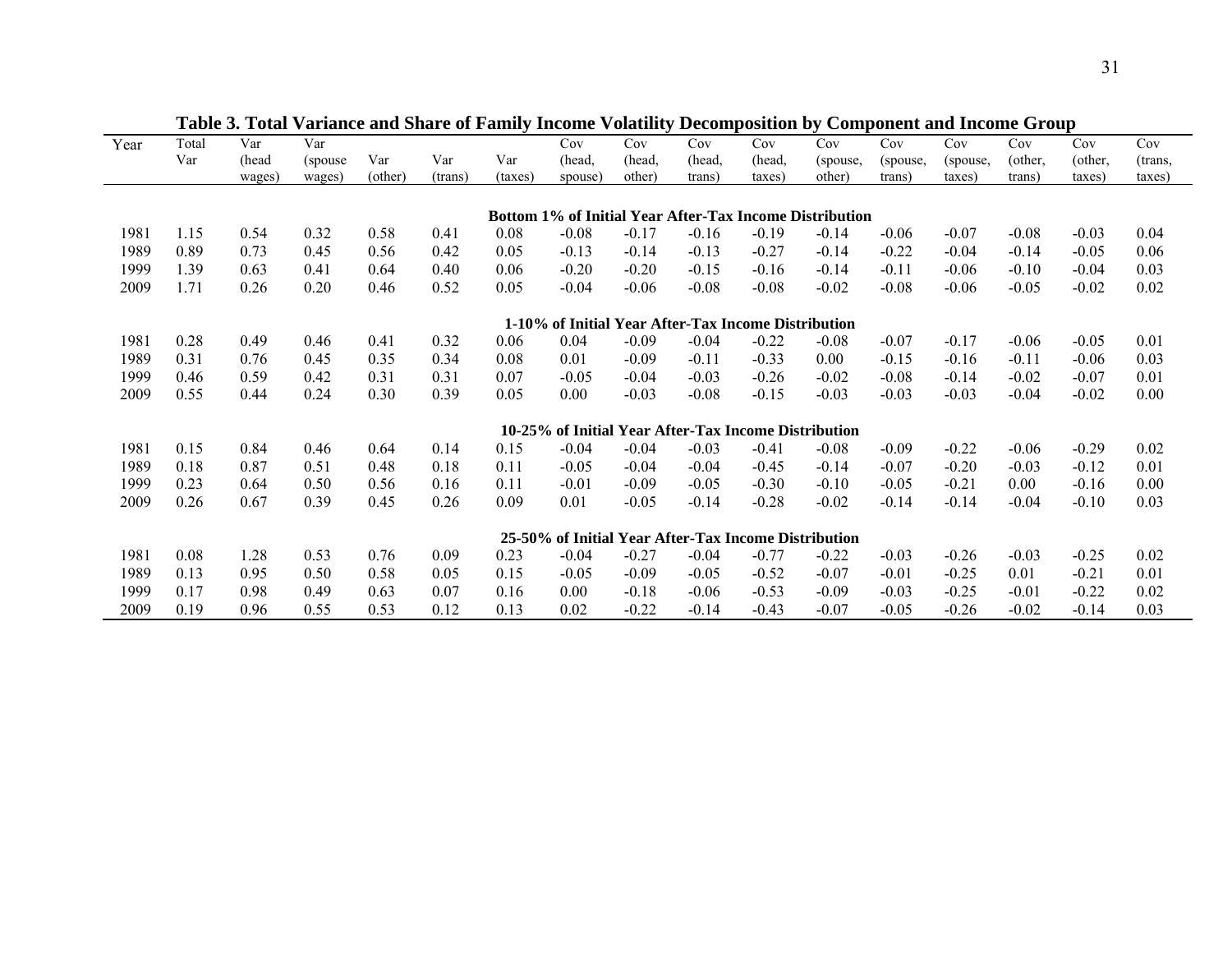|      |                | <b>Table 3 Continued</b> |                           |                |                |                |                                                      |                         |                         |                         |                           |                           |                           |                          |                          |                          |
|------|----------------|--------------------------|---------------------------|----------------|----------------|----------------|------------------------------------------------------|-------------------------|-------------------------|-------------------------|---------------------------|---------------------------|---------------------------|--------------------------|--------------------------|--------------------------|
| Year | Var<br>(Total) | Var<br>(head<br>wages)   | Var<br>(spouse)<br>wages) | Var<br>(other) | Var<br>(trans) | Var<br>(taxes) | Cov<br>(head,<br>spouse)                             | Cov<br>(head,<br>other) | Cov<br>(head,<br>trans) | Cov<br>(head,<br>taxes) | Cov<br>(spouse,<br>other) | Cov<br>(spouse,<br>trans) | Cov<br>(spouse,<br>taxes) | Cov<br>(other,<br>trans) | Cov<br>(other,<br>taxes) | Cov<br>(trans,<br>taxes) |
|      |                |                          |                           |                |                |                | 50-75% of Initial Year After-Tax Income Distribution |                         |                         |                         |                           |                           |                           |                          |                          |                          |
| 1981 | 0.06           | 1.36                     | 0.64                      | 1.12           | 0.06           | 0.33           | $-0.06$                                              | $-0.30$                 | $-0.04$                 | $-0.89$                 | $-0.44$                   | 0.00                      | $-0.30$                   | 0.00                     | $-0.46$                  | 0.01                     |
| 1989 | 0.09           | 1.11                     | 0.51                      | 0.62           | 0.04           | 0.21           | 0.01                                                 | $-0.05$                 | $-0.06$                 | $-0.68$                 | $-0.13$                   | $-0.02$                   | $-0.29$                   | 0.01                     | $-0.29$                  | 0.02                     |
| 1999 | 0.13           | 1.18                     | 0.56                      | 0.87           | 0.06           | 0.21           | $-0.07$                                              | $-0.37$                 | $-0.03$                 | $-0.64$                 | $-0.18$                   | $-0.02$                   | $-0.28$                   | $-0.01$                  | $-0.29$                  | 0.01                     |
| 2009 | 0.14           | 1.27                     | 0.52                      | 0.90           | 0.08           | 0.18           | 0.01                                                 | $-0.51$                 | $-0.13$                 | $-0.61$                 | $-0.19$                   | $-0.05$                   | $-0.27$                   | 0.00                     | $-0.25$                  | 0.03                     |
|      |                |                          |                           |                |                |                | 75-90% of Initial Year After-Tax Income Distribution |                         |                         |                         |                           |                           |                           |                          |                          |                          |
| 1981 | 0.05           | 1.30                     | 0.57                      | 1.31           | 0.03           | 0.44           | $-0.09$                                              | $-0.10$                 | 0.00                    | $-1.00$                 | $-0.45$                   | 0.00                      | $-0.24$                   | 0.00                     | $-0.79$                  | 0.00                     |
| 1989 | 0.10           | 1.17                     | 0.54                      | 0.75           | 0.02           | 0.21           | $-0.06$                                              | $-0.14$                 | $-0.03$                 | $-0.69$                 | $-0.22$                   | 0.00                      | $-0.26$                   | 0.02                     | $-0.31$                  | 0.00                     |
| 1999 | 0.12           | 1.08                     | 0.57                      | 1.20           | 0.05           | 0.27           | 0.06                                                 | $-0.40$                 | $-0.01$                 | $-0.66$                 | $-0.31$                   | 0.00                      | $-0.31$                   | $-0.02$                  | $-0.51$                  | $-0.01$                  |
| 2009 | 0.13           | 1.26                     | 0.51                      | 0.96           | 0.08           | 0.20           | $-0.01$                                              | $-0.57$                 | $-0.05$                 | $-0.62$                 | $-0.15$                   | $-0.04$                   | $-0.28$                   | 0.02                     | $-0.30$                  | $-0.01$                  |
|      |                |                          |                           |                |                |                | 90-99% of Initial Year After-Tax Income Distribution |                         |                         |                         |                           |                           |                           |                          |                          |                          |
| 1981 | 0.05           | 2.09                     | 0.55                      | 1.54           | 0.01           | 0.83           | 0.09                                                 | $-0.31$                 | 0.00                    | $-1.95$                 | $-0.52$                   | 0.00                      | $-0.34$                   | 0.00                     | $-0.99$                  | 0.00                     |
| 1989 | 0.14           | 1.28                     | 0.36                      | 0.73           | 0.01           | 0.25           | $-0.04$                                              | $-0.09$                 | $-0.01$                 | $-0.83$                 | $-0.02$                   | 0.00                      | $-0.21$                   | 0.00                     | $-0.41$                  | 0.00                     |
| 1999 | 0.18           | 1.18                     | 0.47                      | 0.99           | 0.01           | 0.30           | $-0.03$                                              | $-0.17$                 | 0.00                    | $-0.82$                 | $-0.15$                   | 0.00                      | $-0.27$                   | 0.01                     | $-0.51$                  | 0.00                     |
| 2009 | 0.16           | 1.49                     | 0.62                      | 0.85           | 0.02           | 0.26           | 0.03                                                 | $-0.63$                 | $-0.02$                 | $-0.85$                 | $-0.13$                   | $-0.01$                   | $-0.38$                   | $-0.01$                  | $-0.25$                  | 0.01                     |
|      |                |                          |                           |                |                |                | Top 1% of Initial Year After-Tax Income Distribution |                         |                         |                         |                           |                           |                           |                          |                          |                          |
| 1981 | 0.15           | 2.08                     | 0.22                      | 2.05           | 0.00           | 0.82           | $-0.27$                                              | $-0.56$                 | $-0.02$                 | $-1.49$                 | $-0.20$                   | 0.00                      | 0.02                      | 0.00                     | $-1.67$                  | 0.01                     |
| 1989 | 0.30           | 1.32                     | 0.24                      | 0.95           | 0.00           | 0.25           | 0.04                                                 | $-0.30$                 | 0.01                    | $-0.82$                 | $-0.07$                   | 0.00                      | $-0.15$                   | $-0.03$                  | $-0.45$                  | 0.01                     |
| 1999 | 0.36           | 2.60                     | 0.60                      | 0.88           | 0.00           | 0.46           | $-0.57$                                              | $-0.80$                 | $-0.02$                 | $-1.51$                 | 0.02                      | 0.00                      | $-0.29$                   | 0.00                     | $-0.39$                  | 0.01                     |
| 2009 | 0.41           | 2.16                     | 0.83                      | 0.59           | 0.00           | 0.33           | $-0.62$                                              | $-0.59$                 | 0.01                    | $-1.14$                 | 0.05                      | $-0.02$                   | $-0.37$                   | 0.00                     | $-0.23$                  | 0.00                     |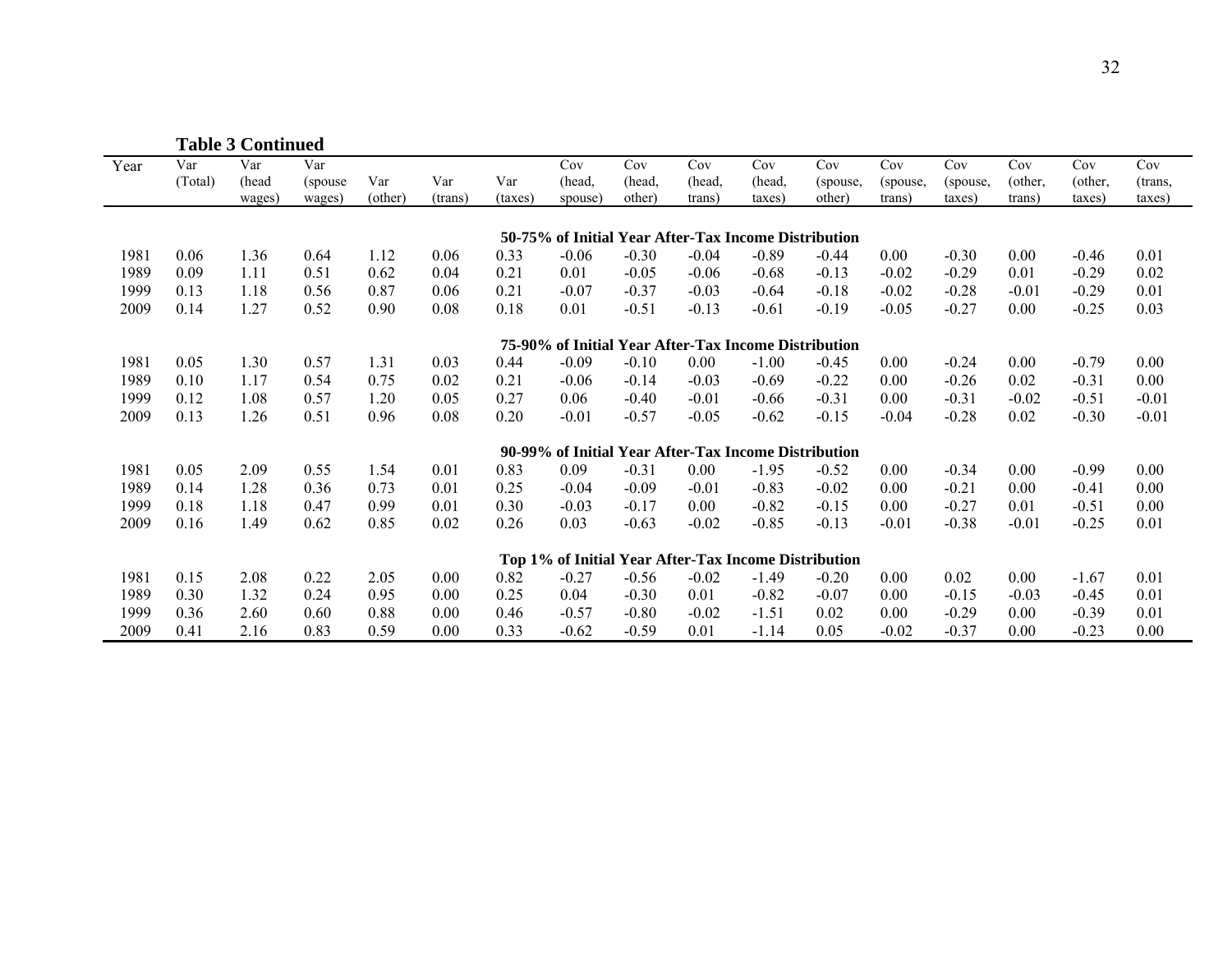| Table 4. Income Cycheanty Mouch abing File A Chain Weighten Fel<br>$\Delta(\log \text{Per Capita Disposable CPS Income})$ | Capita Aggi egale medine<br>Bottom $1\%$ | $1 - 10\%$ | $10 - 25%$ | 25-50%     |
|---------------------------------------------------------------------------------------------------------------------------|------------------------------------------|------------|------------|------------|
| $\Delta(\log$ Aggregate NIPA Income)                                                                                      | 6.151                                    | 0.097      | $0.418**$  | $0.626***$ |
|                                                                                                                           | (3.984)                                  | (0.378)    | (0.205)    | (0.127)    |
| <b>Observations</b>                                                                                                       | 1,542                                    | 20,119     | 33,776     | 56,441     |
| R-squared                                                                                                                 | 0.0015                                   | 0.0000     | 0.0001     | 0.0004     |
| $\Delta(\log \text{Per Capita Disposable CPS Income})$                                                                    | 50-75%                                   | 75-90%     | 90-99%     | Top $1\%$  |
| $\Delta(\log$ Aggregate NIPA Income)                                                                                      | $0.393***$                               | $0.430***$ | $0.649***$ | $2.973***$ |
|                                                                                                                           | (0.106)                                  | (0.128)    | (0.216)    | (1.018)    |
| <b>Observations</b>                                                                                                       | 56,495                                   | 33,900     | 20,352     | 2,247      |
| R-squared                                                                                                                 | 0.0002                                   | 0.0003     | 0.0004     | 0.0038     |

**Table 4. Income Cyclicality Models using NIPA Chain-Weighted Per Capita Aggregate Income** 

Note: Log aggregate NIPA income is measured as personal per capita income excluding current transfer receipts in chained 2005 dollars from the National Income and Product Accounts (NIPA).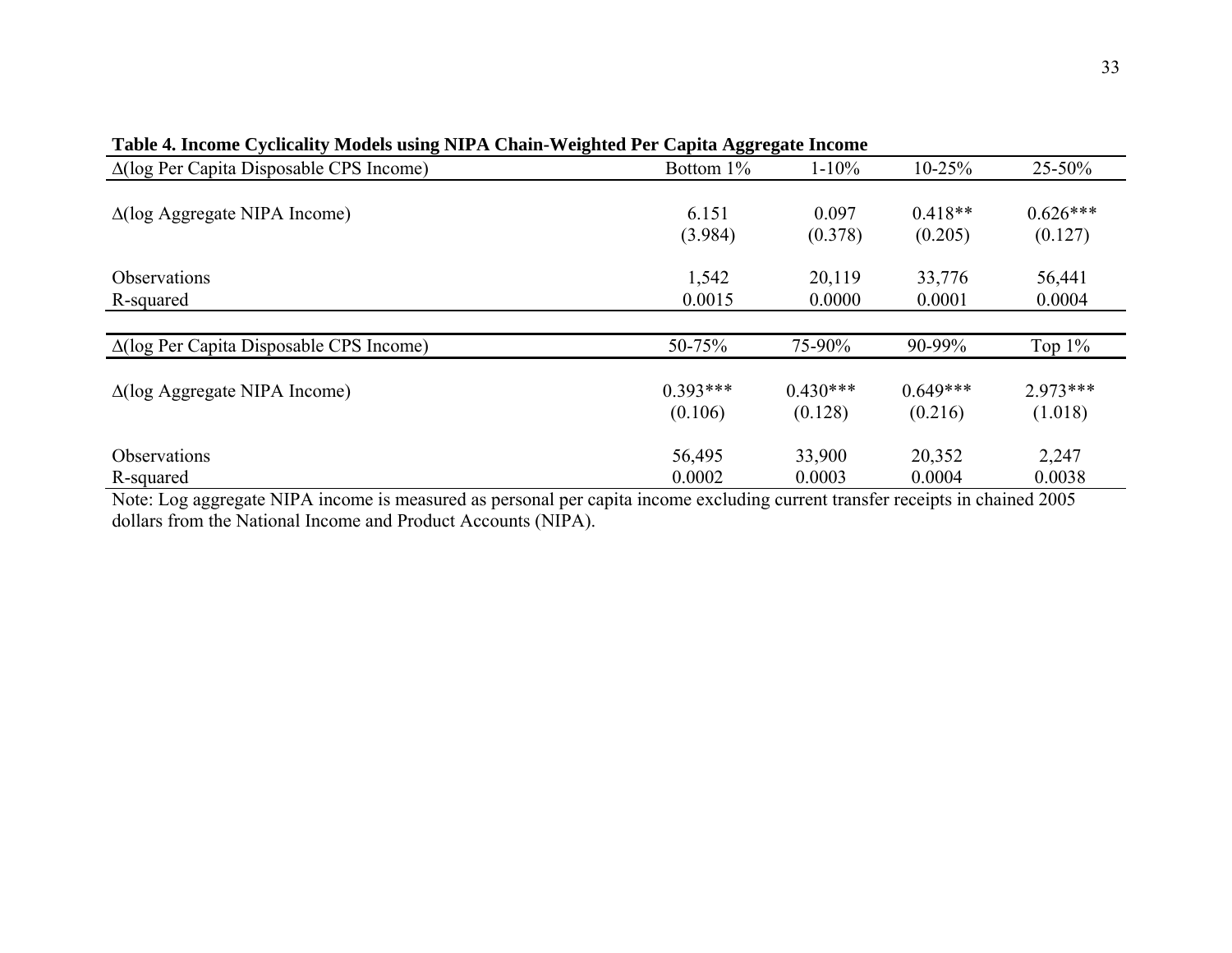| Year                   | # Merged CPS | # CPS                |            |
|------------------------|--------------|----------------------|------------|
|                        | Observations | Observations         | Merge Rate |
| 1981                   | 14,353       | 26,300               | 54.57%     |
| 1982                   | 15,825       | 27,478               | 57.59%     |
| 1983                   | 15,742       | 27,302               | 57.66%     |
| 1984                   | 14,702       | 27,095               | 54.26%     |
| 1985                   |              |                      |            |
| 1986                   | 15,162       | 27,208               | 55.73%     |
| 1987                   | 16,752       | 32,020               | 52.32%     |
| 1988                   | 18,222       | 29,985               | 60.77%     |
| 1989                   | 18,619       | 32,732               | 56.88%     |
| 1990                   | 20,102       | 33,471               | 60.06%     |
| 1991                   | 19,854       | 32,981               | 60.20%     |
| 1992                   | 19,678       | 32,360               | 60.81%     |
| 1993                   | 14,329       | 32,830               | 43.65%     |
| 1994                   | 12,560       | 30,303               | 41.45%     |
| 1995                   |              |                      |            |
| 1996                   | 15,119       | 25,820               | 58.56%     |
| 1997                   | 14,864       | 25,305               | 58.74%     |
| 1998                   | 13,970       | 24,248               | 57.61%     |
| 1999                   | 13,205       | 27,372               | 48.24%     |
| 2000                   | 12,575       | 38,388               | 32.76%     |
| 2001                   | 15,009       | 38,805               | 38.68%     |
| 2002                   | 14,790       | 38,766               | 38.15%     |
| 2003                   | 15,478       | 38,473               | 40.23%     |
| 2004                   | 13,113       | 37,795               | 34.70%     |
| 2005                   | 14,092       | 37,754               | 37.33%     |
| 2006                   | 14,924       | 38,019               | 39.25%     |
| 2007                   | 15,104       | 37,871               | 39.88%     |
| 2008                   | 15,421       | 38,911               | 39.63%     |
| 2009                   | 15,951       | 39,196               | 40.70%     |
| Average#<br>of Matches | 14,466       | Average %<br>Matched | 48.90%     |

Appendix Table 1: Number and Rate of Merges by 2<sup>nd</sup> Year of CPS. CY 1981-2009